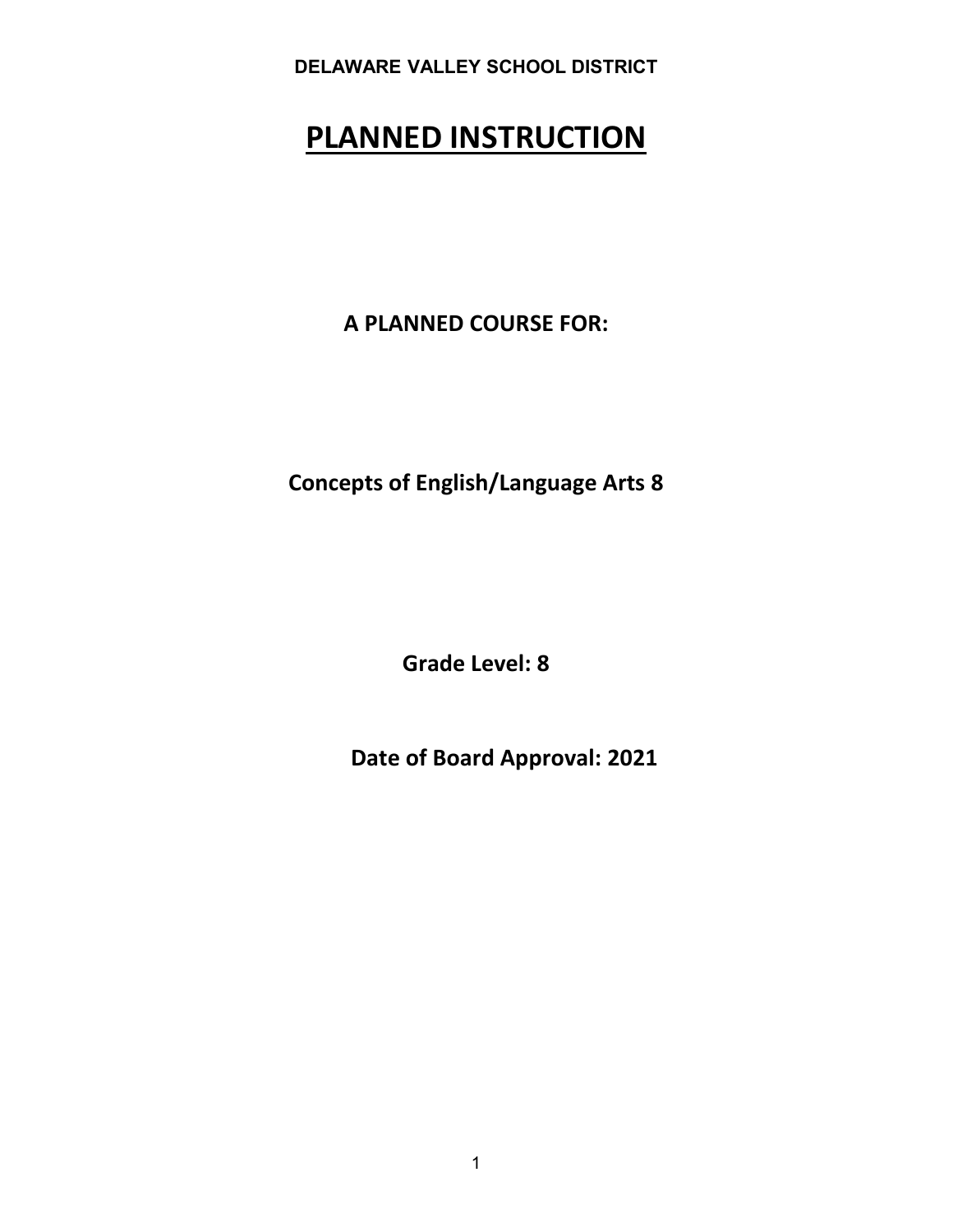# **Planned Instruction**

# **Title of Planned Instruction: Concepts of English/Language Arts**

# **Subject Area: English/Language Arts Grade: 8**

**Course Description:** This course, designed for students in need of remediation, is a skills-based class, which will allow students to develop the basic skills necessary for success by moving more slowly and including more guided practice than English/Language Arts 8. It will provide the opportunity for in-depth exploration of the writing process, focusing on the writing of Text Dependent Analysis (TDA) essays as well as the basic concepts of paragraph development, organization, and unity as well as transitions, verb tense, and sentence structure. Students will learn basic composition components, pre-writing (brainstorming, outlining, etc.), drafting (focus, content, organization), editing (mechanics and style), and publishing and presentation. Students will write and evaluate their own, peer, and anchor papers for TDA analytical essays and other essays. This course will focus also on developing reading comprehension skills. In addition, the course will focus on the study of grammar, literature, nonfiction, poetry, and vocabulary. All objective and written assessments are based on Pennsylvania Core Standards PSSA Eligible Content and focus on the skills required to achieve proficiency on the Pennsylvania System of School Assessment (PSSA) test.

#### **Time/Credit for the Course: Full Year Course**

**Curriculum Writing Committee: Arielle Wilkes, Rick Batista**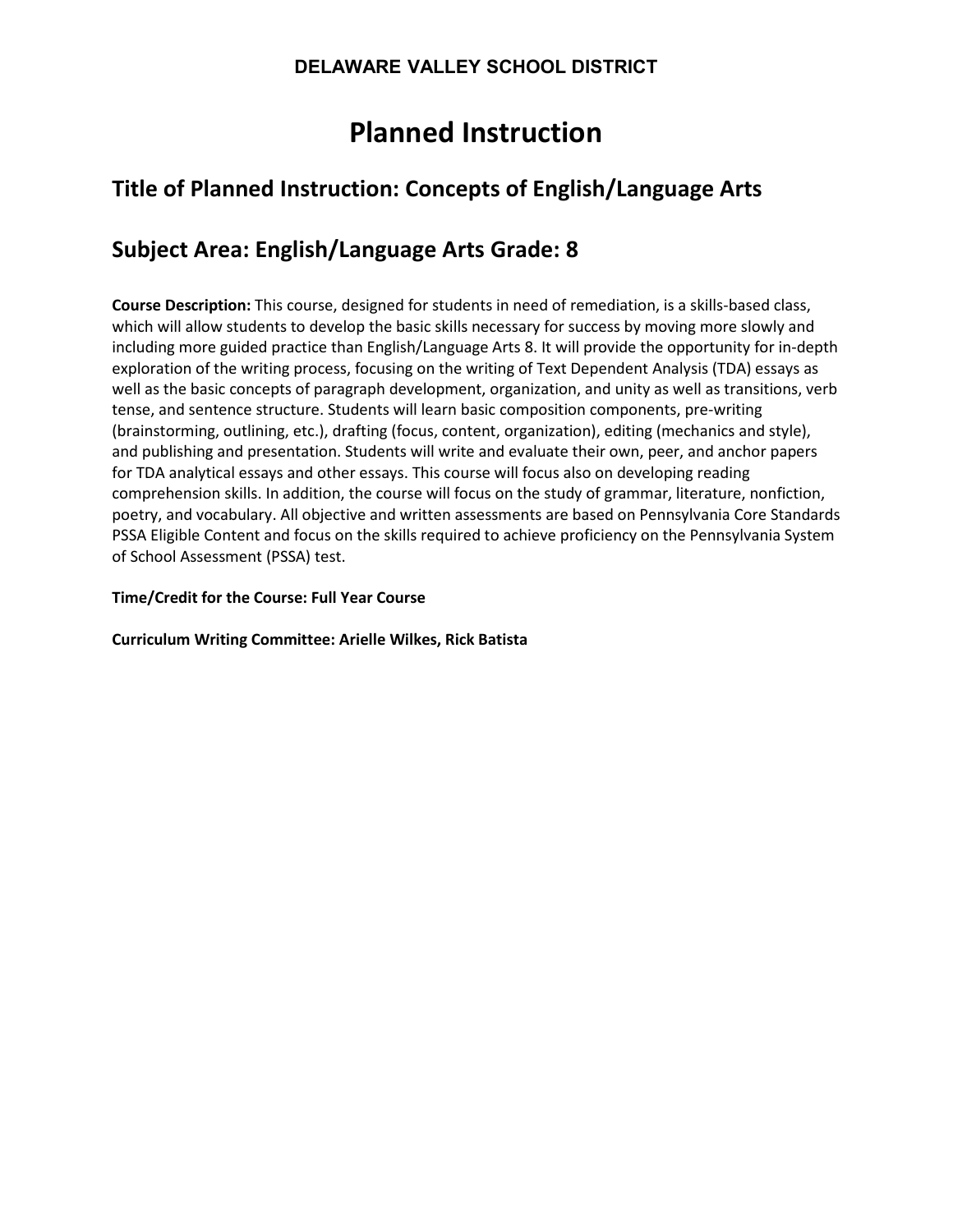# **Curriculum Map**

#### **1. Marking Period One:**

- **Overview based on 45 days: Students will explore the passage from childhood to adulthood.**
- **Goals: Understanding of:**
	- Analysis
	- Inferences
	- Fact /Opinion
	- Central Ideas
	- Supporting Detail/Text Evidence
	- Persuasive Techniques
	- Argument trace and evaluate
	- Relationships between Ideas
	- Author's Purpose
	- Author's Craft
	- Literary Connections between stories and genres
	- Vocabulary in context from teacher created materials based on selections in the *Collections* textbook.
	- Structure of a Text Dependent Analysis Essay
	- Grammar
		- o Parts of Speech
		- o Verb Moods
		- o Verb Tense
		- o Dangling and Misplaced Modifiers

#### **2. Marking Period Two:**

- **Overview based on 45 days: Students will explore how people develop their own identity within a new culture.**
- **Goals: Understanding of:**
	- Methods of Characterization
	- Making Inferences about Characters
	- Imagery
	- Figurative Language
	- Analyze Non-Fiction Elements
	- Text Features (as a guide to understanding text)
	- Context Clues
	- Summary
	- Story Elements and Plot Map
	- Dialogue
	- Central Idea and Supporting Details
	- Author's Purpose
	- Headings/Subheadings
	- Symbolism
	- Inferencing
	- Allusions
	- Literary Connections between Stories and Genre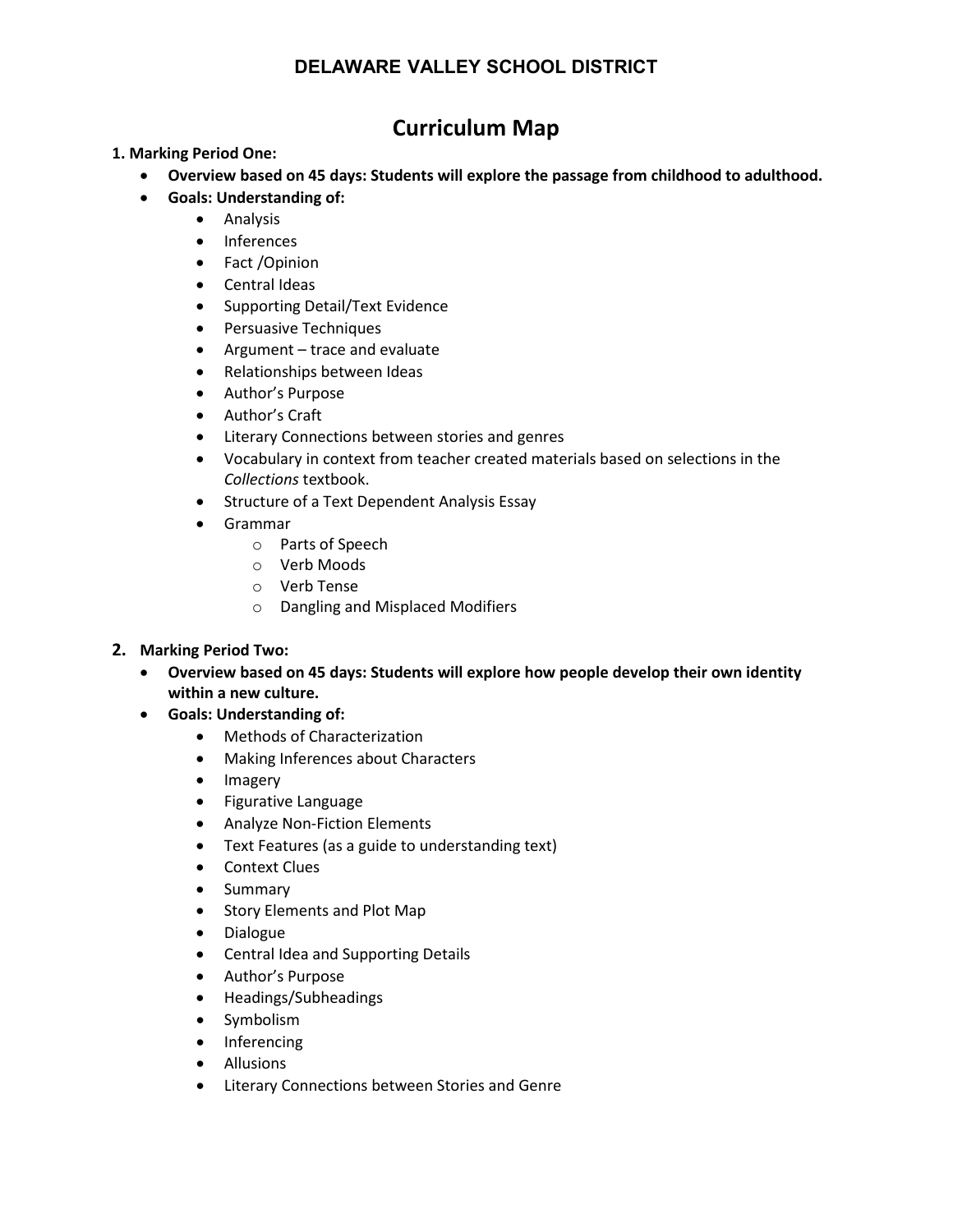- Vocabulary in context from teacher created materials based on selections in the *Collections* textbook.
- Structure of an Analytical Body Paragraph
- Grammar
	- o Active and Passive Voice
	- o Subject and Object Pronouns
	- o Pronoun Antecedent Agreement
	- o Verbals
- **3. Marking Period Three:**
	- **Overview based on 45 days: Students will explore why the horror genre both terrifies and fascinates readers.**
	- **Goals: Understanding of:**
		- Point of View/Author's Viewpoint
		- Voice
		- Style
		- Narrator
		- Internal and External Conflict
		- Plot/Plot Diagram
		- Setting
		- Foreshadowing
		- Theme
		- Literary Connections between Stories and Genres
		- Vocabulary in context from teacher created materials based on selections in the *Collections* textbook.
		- Structure of a Text Dependent Analysis Essay
		- Construction of a Text Dependent Analysis Essay
		- PSSA Skills Review
		- Grammar
			- o Active vs. Passive Voice
			- o Clauses and Phrases
			- o Fragments and Run-ons
			- o Punctuation

#### **4. Marking Period Four:**

- **Overview based on 45 days: Students will learn about the lasting impact of the Holocaust and its survivors.**
- **Goals: Understanding of:**
	- Key Elements of a Drama
	- Relationships between Structure, Characters, Dialogue, and Events
	- Inferencing
	- Author's Point of View
	- Tone
	- Vocabulary in context from teacher created materials based on selections in the *Collections* textbook.
	- Literary Connections between Stories and Genres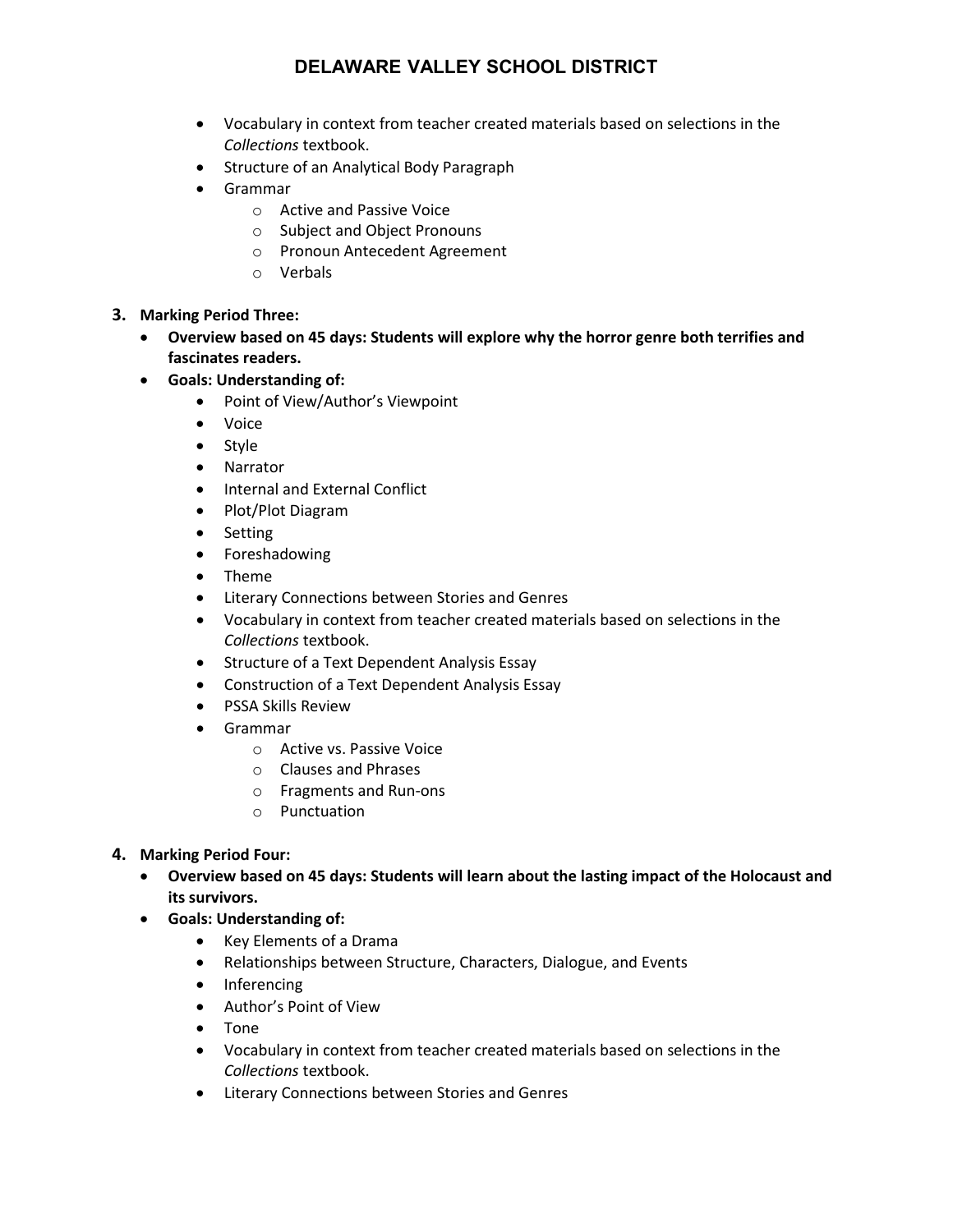- Analysis of a Novel: structure, plot, theme, conflict, motivation, characterization, tone, additional literary elements, etc.
- Constructed Response Skills (Keystone Writing)
- Elements of a Novel
- Essay Writing
- Grammar- In addition to reviewing MP1, MP2, and MP3
	- o Predicate Nominatives and Predicate Adjectives
	- o Direct and Indirect Objects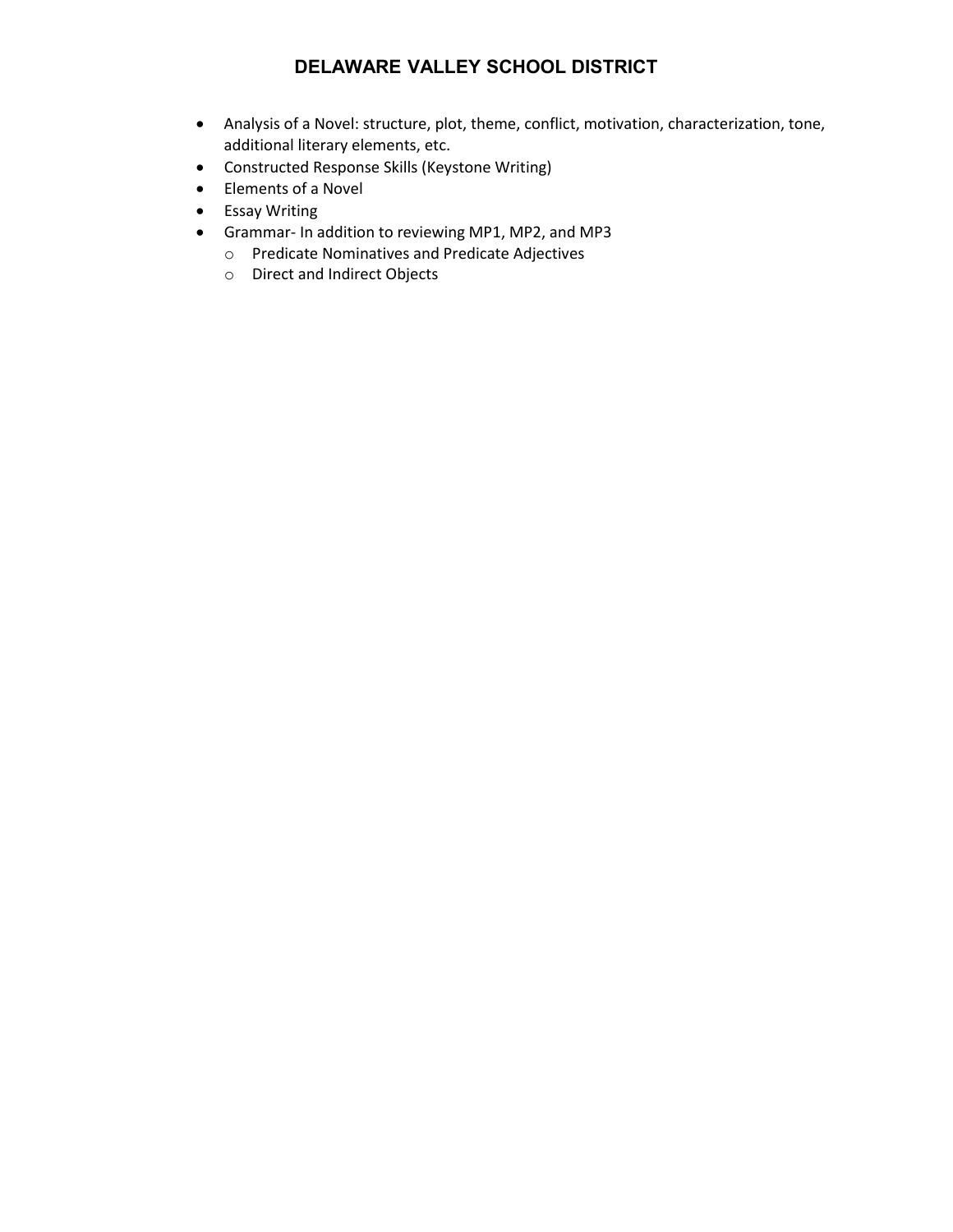# **Big Ideas**

- Effective readers use appropriate strategies to construct meaning. (Units 1-4)
- Critical thinkers actively and skillfully interpret, analyze, evaluate, and synthesize information. (Units 1-4)
- An expanded vocabulary enhances one's ability to express ideas and information. (Units 1-4)
- Audience and purpose influence the writer's choice of organizational pattern, language, and literacy techniques. (Units 1-4)
- Rules of grammar and convention of language support clarity of communications between writers/speakers, and readers/listeners. (Units 1-4)
- Active listeners make meaning from what they hear by questioning, reflecting, responding and evaluating. (Units 1-4)
- Effective speakers prepare and communicate messages to address the audience and purpose. (Units 1-4)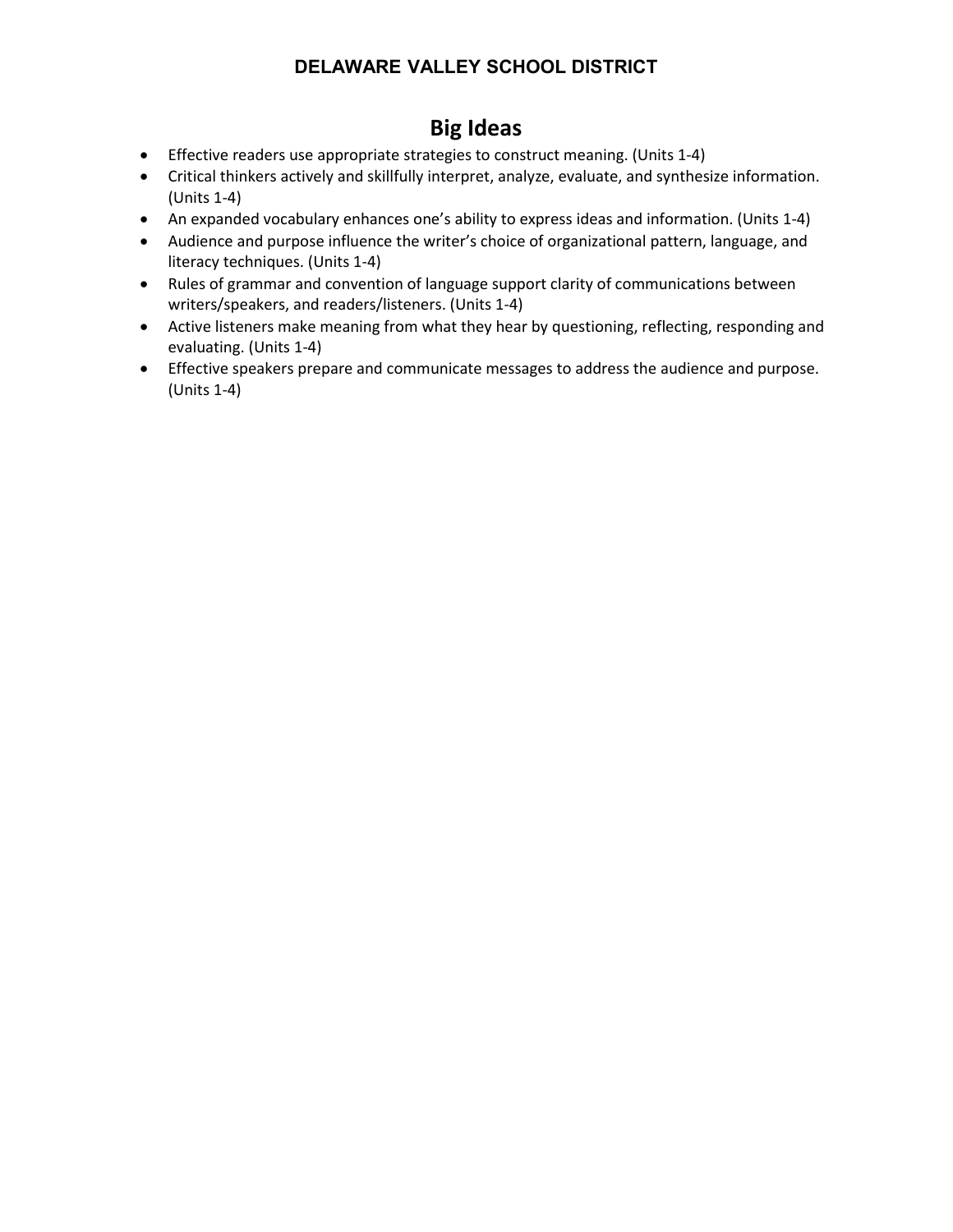# **Curriculum Plan**

#### **Unit #1: Collection 4: Approaching Adulthood Range in Days: 40-45 Days**

#### **Standards Addressed:**

**1.2 Reading Informational Text**: CC.1.2.8.A, CC. 1.2.8.B, CC.1.2.8.C, CC.1.2.8.D, CC1.2.8E, CC.1.2.8.F, CC.1.2.8H, CC.1.2.8I, CC.1.2.8.J, CC.1.2.8.K, CC.1.2.8.L

**Eligible Content:** E08.B-K.1.1.2, E08.B-K1.1.1, E08.B-K1.1.3, E08.B-C.2.1.1, E08.B-C.2.1.2, E08.B-V.4.1.1, E08.B-V.4.1.2, E08.B-C.2.1.3, E08.B-C3.1.1, E08.B-C.3.1.2

**1.4 Writing:** CC.1.4.8.K, CC.1.4.8.L, CC.1.4.8.R, CC.1.4.8.S, CC.1.4.8.T, CC.1.4.8.U, , CC.1.4.8.X

**Argumentative:** E08.C.1.1.2, E08.E.1.1.2, E08.C.1.1.3, E08.C.1.1.5, E08.E.1.1.3, E08.E.1.1.6, E08.C.1.1.4, E08.D.2.1.2, E08.D.2.1.3, E08.D.2.1.4, E08.D.2.1.5, E08.D.2.1.6, E08.E.1.1.4, E08.E.1.1.5, E08.D.1.1.3, E08.D.1.1.4, E08.D.1.1.8, E08.D.1.1.9, E08.D.1.1.10, EO8.D.1.2.1, EO8.D.1.2.3, EO8.D.1.2.4, EO8.D.1.2.5

**Responding to Literature:** E08.1.1.1, E08.1.1.2, E08.1.1.3, E08.1.1.4, E08.1.1.5, E08.1.1.6

**1.5 Speaking and Listening:** CC.1.5.8.A, CC.1.5.8.B, CC.1.5.8.C

**Overview:** In Collection 4, students will explore the passage from childhood to adulthood. Through the texts in Collection 4, students will analyze arguments, supporting evidence, and central ideas and details. Students will produce mini TDA/TEA paragraph writing assignments as well as a teacherscaffolded text dependent analysis essay.

#### **Goals:**

**Students will:**

- Trace and evaluate arguments.
- Evaluate supporting evidence as relevant or irrelevant.
- Determine central ideas and details while analyzing relationships between ideas.
- Make inferences.
- Produce clear and coherent writing.
- Develop and strengthen writing.
- Write routinely.
- Engage in collaborative discussions.
- Gain strategies in order to determine key vocabulary words.
- Identify and use prepositions, prepositional phrases, objects of prepositions, conjunctions, punctuating compound sentences, and interjections.
- Write mini TDA/TEA paragraph writing assignments.
- Write a text dependent analysis essay.

**Objectives: (with DOK levels) Students will:**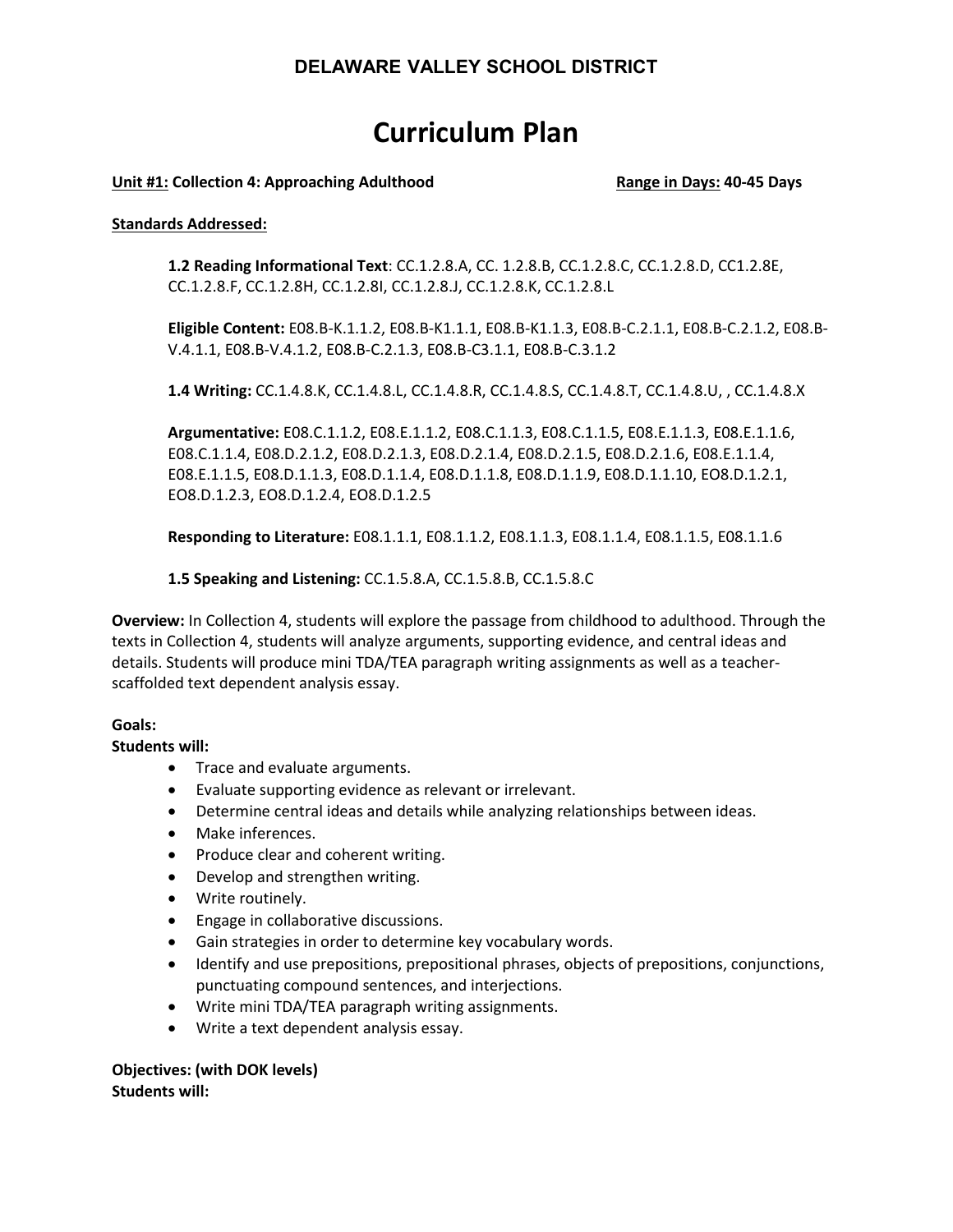- Cite textual evidence. (DOK 3)
- Determine central idea; provide a summary. (DOK 1 and 2)
- Analyze how an idea is introduced and elaborated. (DOK 3 and 4)
- Analyze structure. (DOK 2 and 4)
- Determine an author's point of view and how it is conveyed. (DOK 2 and 3)
- Compare and contrasts texts. (DOK 3)
- Delineate a speaker's argument and specific claims. (DOK 2 and 3)
- Present claims and findings. (DOK 4)
- Make inferences. (DOK 2)
- Analyze text connections. (DOK 3 and 4)
- Integrate and evaluate multiple sources of information. (DOK 3 and 4)
- Analyze conflicting information on the same topic. (DOK 2, 3, and 4)
- Determine figurative meanings. (DOK 2)
- Compare and contrast the structure of two texts. (DOK 3)
- Analyze how a text makes connections. (DOK 3 and 4)
- Determine meanings of words and phrases as they are used in the text. (DOK 2)
- Use context as a clue to the meaning of a word or phrase. (DOK 2)
- Choose language that expresses ideas precisely and concisely. (DOK 4)
- Write analyses and mini TDA /TEA paragraph writing assignments. (DOK 4)
- Write arguments. (DOK 4)
- Study grammatical concepts: parts of speech, verb moods, verb tense, dangling and misplaced modifiers. (DOK 1 and 2)

#### **Core Activities and Corresponding Instructional Methods:**

- 1. Skills Focus Skills focus will be determined by student need. Utilizing data from various sources, including the PSSA and benchmarks, teachers will determine individual areas of weakness as well as overall class needs. Once these needs are determined, teachers will develop a targeted plan for remediation and/or enrichment with measurable goals.
	- a. Standards will vary based on skills being taught as well as CDT and PSSA data.
	- b. Study Island independent and guided practice (studyisland.com)
	- c. PDE SAS- independent and guided practice (pdesas.org)
	- d. Worksheets and extensive practice opportunities
	- e. Correction of errors in own writing during the editing process TBD by CDT and skills being taught
	- f. Skills practice, skills application, and major assessment will be based on standards taught.
- 2. Performance Assessment Book "Why Learn Another Language?" by Samantha Roberts and "Why Waste Time on a Foreign Language?" by Jay Matthews
	- a. Close read, annotate, and identify elements of an Argumentative Essay.
- 3. Article Analysis: Anchor Text "When Do Kids Become Adults?" from "Room for Debate" in the *New York Times*.
	- a. Students will model text annotation/T2T.
	- b. Students will complete guided reading questions while reading as a basis for discussion and assessment. "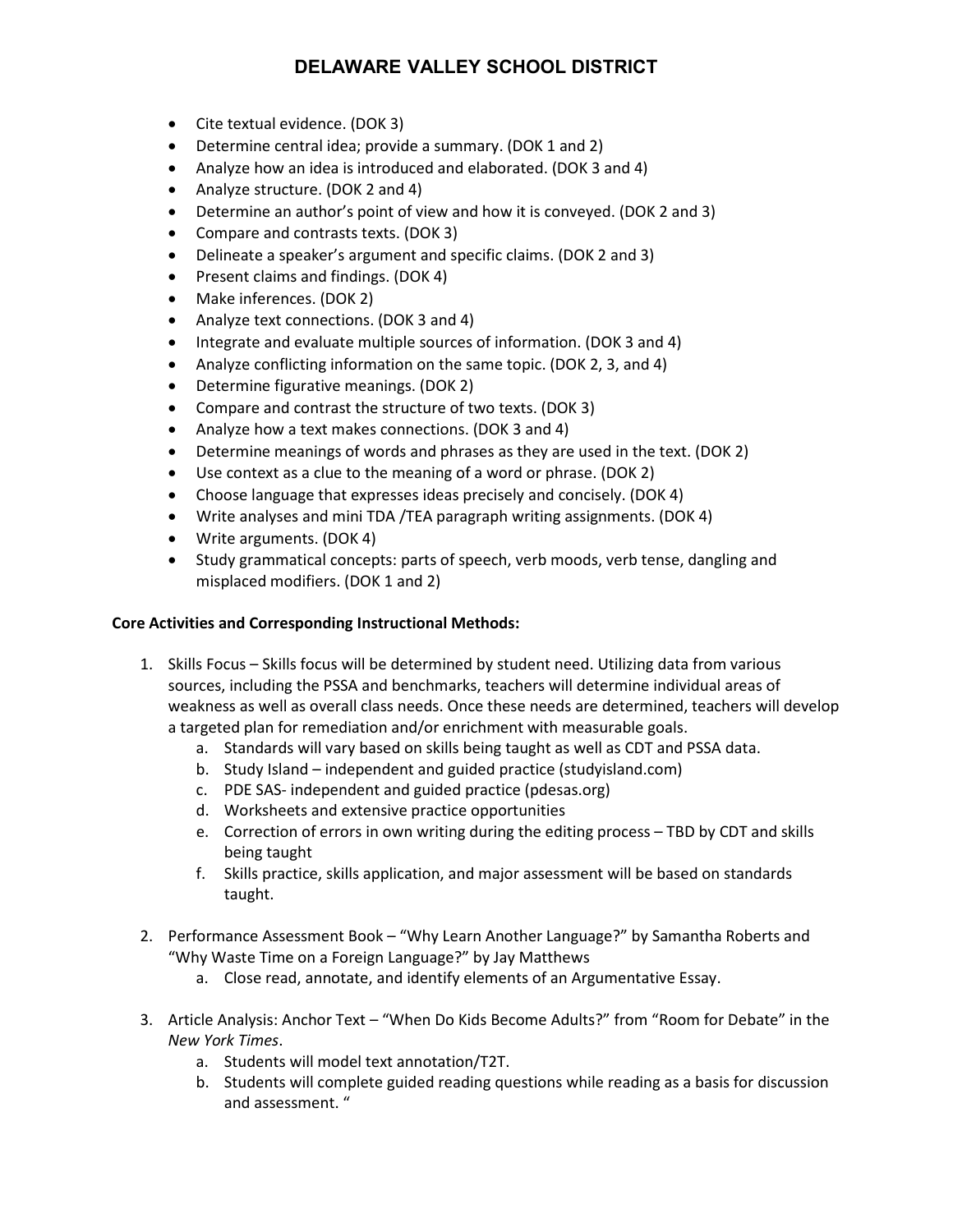- i. What The Brain Says About Maturity"
- ii. "Better Training for New Drivers"
- 4. Article Analysis: SAS Website- "Editorial-Teens Going to Extremes with Texting"
	- a. Students will demonstrate their understanding of text annotation/talking to the text (T2T). Students will talk to the text for everything we read.
	- b. Through T2T, students will learn to locate main ideas, make inferences, chunk the text, make predictions, restate/paraphrase and summarize, make connections (historical, personal, etc.), utilize context clues and word analysis (roots, prefixes, and suffixes) to determine the meaning of unknown words.
	- c. Identify key elements of the elements of an argument necessary for accurate summarization and story comprehension.
	- d. Discuss the way in which the author uses certain literary elements to advance his/her purpose. After identifying examples of elements, the discussion will focus on the "why" (Why does the author choose the element and/or device?) and "how" (How does the element and/or device advance the author's purpose?).
	- e. Students will continue to explore the art of text dependent analysis writing and will construct a TDA. (Note: The students will be responsible for constructing the body paragraphs on their own, but teachers will still assist them though conferences and writing workshops in order to help improve their writing skills. The teachers will guide the class through writing an introduction and a conclusion for the TDA in order to introduce those parts of the essay.)
- 5. Paired Texts: "What Juul Tried to Hide" and "How Big Tobacco Fooled America"
	- a. Students will demonstrate their understanding of text annotation/talking to the text (T2T).
	- b. Through T2T / text annotation, students will learn to locate main ideas, make inferences, chunk the text, make predictions, restate/paraphrase and summarize, make connections (historical, personal, etc.), utilize context clues and word analysis (roots, prefixes, and suffixes) to determine the meaning of unknown words.
		- i. Step 1 Students will model text annotation/T2T to review text annotating skills.
		- ii. Step 2 Students will explore the analyzing the text questions at the end of the stories as a basis for discussion and assessment.
	- c. Discuss the way in which the author uses certain textual elements to advance his/her purpose. After identifying examples of elements, the discussion will focus on the "why" (Why does the author choose the element and/or device?) and "how" (How does the element and/or device advance the author's purpose?).
	- d. Support assumptions with textual evidence.
	- e. Students will practice the art of text dependent analysis writing and will construct a common TDA (in part or as a whole).
		- i. Mini common TDA writing break down, discuss, model, critique, practice, etc.
	- f. Make predictions based on the text details.
	- g. Make inferences that are not directly stated in a piece of writing.
	- h. Presentation of Literary Terms Examination of literary and textual elements as they relate to nonfiction (argument; claim; facts and opinions; evidence; denotation and connotation; counterarguments; central ideas and details; conclusions, reasoning).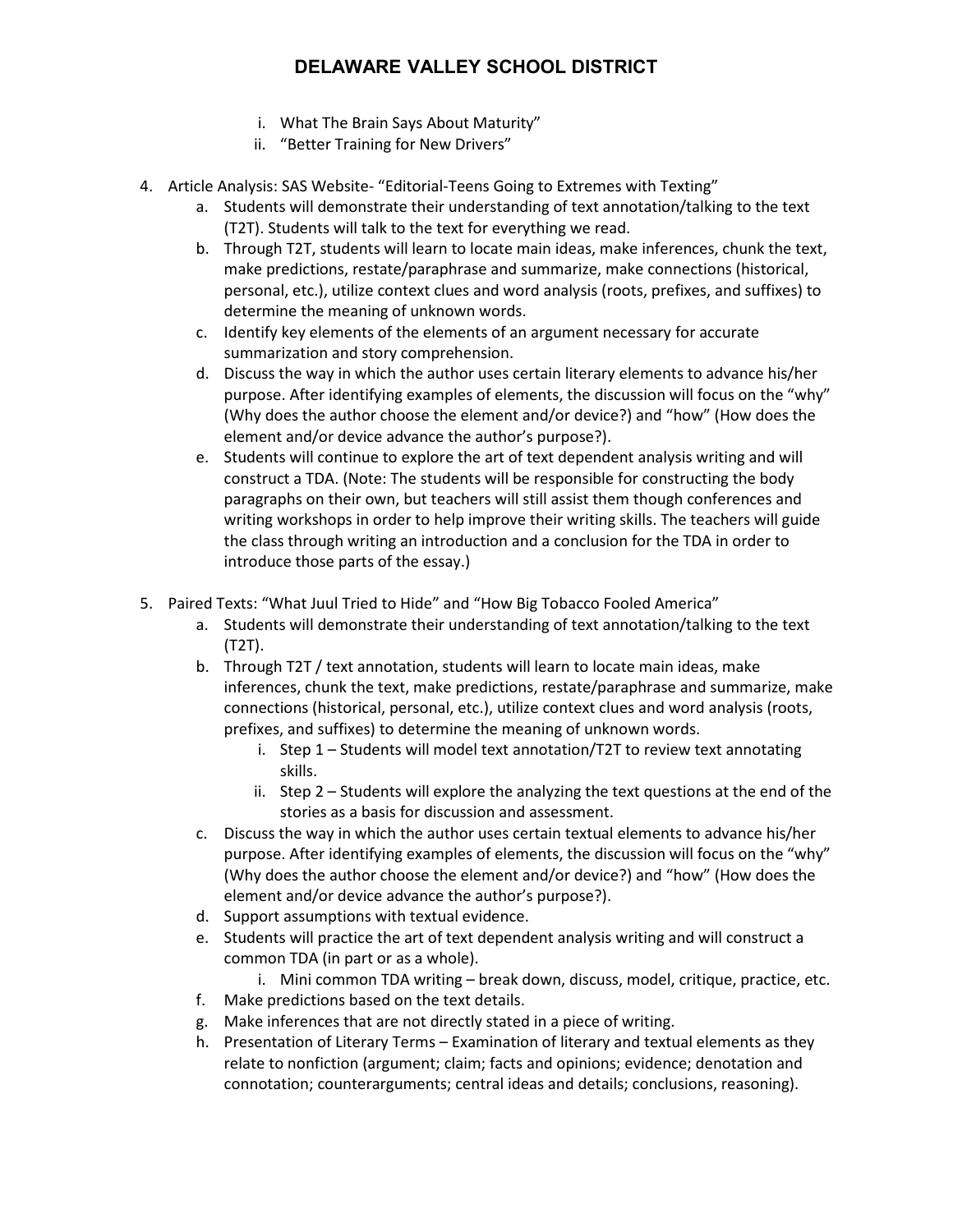- 6. Grammar Review Through direct instruction, guided practice, and practical application, students will review:
	- a. Parts of speech
	- b. Verb moods
	- c. Verb tense
	- d. Misplaced and dangling modifiers
		- i. Note: These skills will be applied in future writing activities, and students will be held accountable for them throughout the year. These skills will be revisited through ATB questions and practice.

#### 7. Vocabulary

- a. Synthesize academic and content vocabulary activities.
- b. Direct instruction and practice from common teacher created materials based on the following selections in the *Collections* textbook:
	- i. "When Do Kids Become Adults?" Vocabulary Quiz
	- ii. "Teens Are Going to Extremes" Vocabulary Quiz
- c. Provide modeling for students to determine and clarify the meaning of unknown ant multiple-meaning words and phrases based on close reading, context, and content.
- d. Use content vocabulary in context to illustrate how meaning develops via author's or speaker's diction and tone.
- 8. Writing
	- a. Students will be exposed to analytical writing through a step-by-step process including modeling, evidence gathering, analysis, etc. There will be mini TDA /TEA paragraph assignments focused on analysis on stories they read.
	- b. Text Dependent Analysis (TDA)
		- i. Outline / pre-write, edit, revise, publish essay, utilize PSSA TDA scoring rubric.
		- ii. In marking period one, focus will be on the body paragraphs, but the structure of an introduction and a conclusion will be taught and practiced using whole group instruction.
		- iii. Miniature TDAs will be created throughout the marking period as stand-alone assessments and part of larger assessments.

#### **Assessments:**

#### **Diagnostic:**

- Benchmarks will be administered according to district and department plan. These benchmarks may include CDT and TDA writing; however, benchmarks may come in other forms as well.
- Grade 7 PSSA Results

#### **Formative:**

- Common Assessment: "What Juul Tried to Hide" and "How Big Tobacco Fooled America" Selection Test
- Common Assessment: Skills/Cold Read Test Part One
	- Common Assessment: Grammar Quizzes
		- o Parts of Speech Part One
		- o Parts of Speech Part Two
		- o Verb Tense Consistency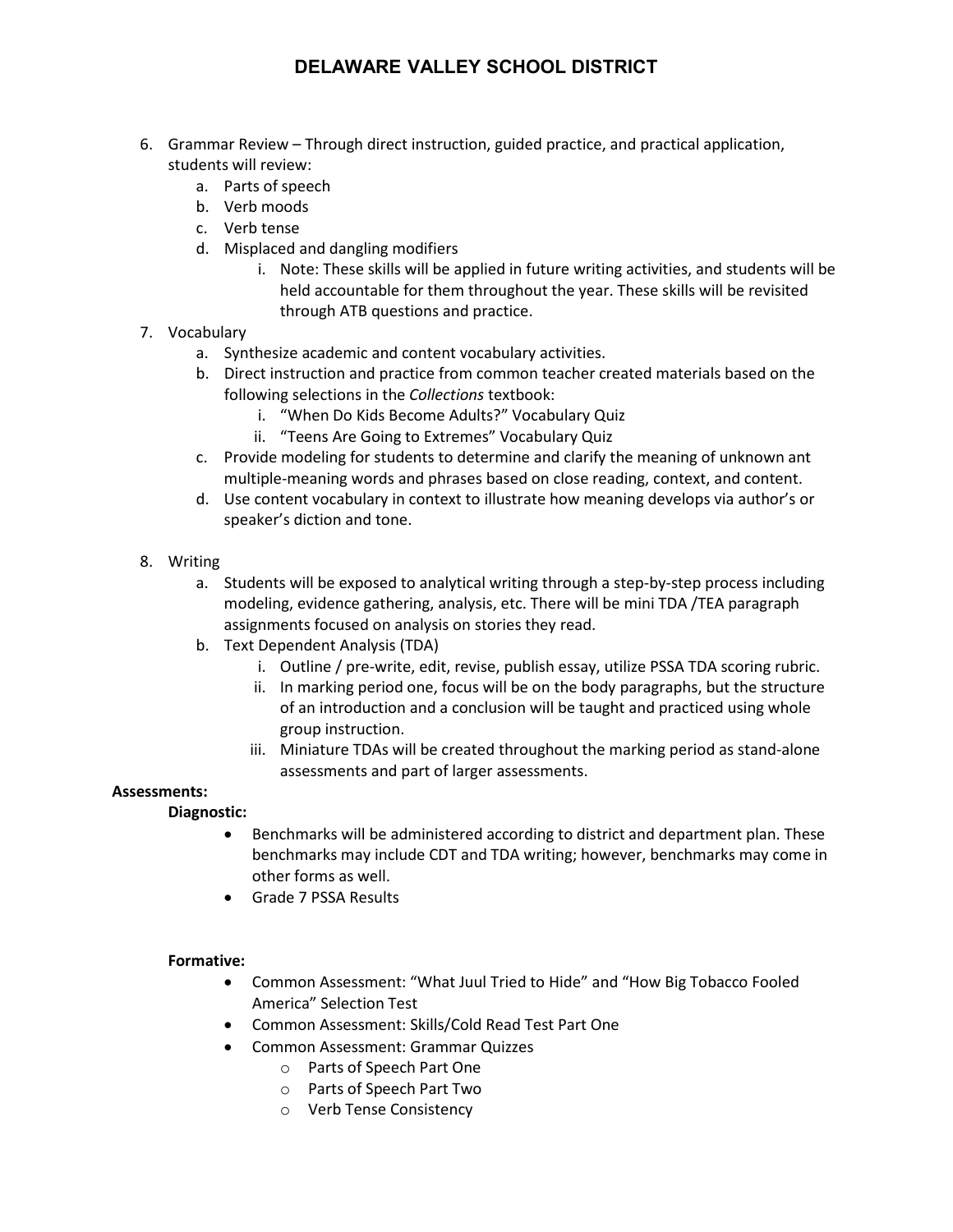- o Verb Moods
- o Dangling/Misplaced Modifiers
- Common Assessment: Vocabulary Activities teacher created vocabulary materials based on selections in the *Collections* textbook.
- Common Assessment: Two Vocabulary Quizzes
	- o "When Do Kids Become Adults?"
	- o "Teens are going to extremes with texting"
- Common Assessment: mini TDA /TEA paragraph writing assignments for works covered in this marking period (both independent and as part of quizzes and tests):
	- o "Better Training for New Drivers"
	- o "What the Brain Says About Maturity"
- Additional Formative Assessments as determined by student need in an effort to attain mastery (to be discussed by the PLC team)

#### **Summative:**

- Common Assessment: Grammar Test Part One
- Common Assessment: Grammar Test Part Two
- Common Assessment: Skills/Cold Read Test Part Two
- Common Assessment: "Editorial Teens Are Going to Extremes with Texting" Full TDA

#### **Extensions:**

- History Article: "Much Too Young to Work So Hard"
	- o Students will model text annotation/T2T.
	- o Students will complete close reading questions while reading as a basis for discussion and assessment.
	- o Mini TDA /TEA paragraph assignments focused on analysis of the story.
- Projects based on skills and stories studied throughout the marking period.
- PSSA Review Assessments including, but not limited to
	- o Common Assessment: PSSA Vocabulary Assessment(s)
	- o Common Assessment: Practice PSSA Activities (Study Island)
	- o Additional Differentiated PSSA Practice to address individual needs
	- o Common Assessment: Practice PSSA Activities (Study Island)

#### **Correctives:**

- Study Island (additional activities)
- PDE SAS (additional activities)
- Additional worksheets and examples
- Additional practice with T2T using more accessible pieces of fiction and less challenging poems to build skills
- Additional critical reading practice packets
- Writing revision
- Retake of assessments

#### **Materials and Resources:**

- Internet
- Collections Textbook, HMH FYI Online Portal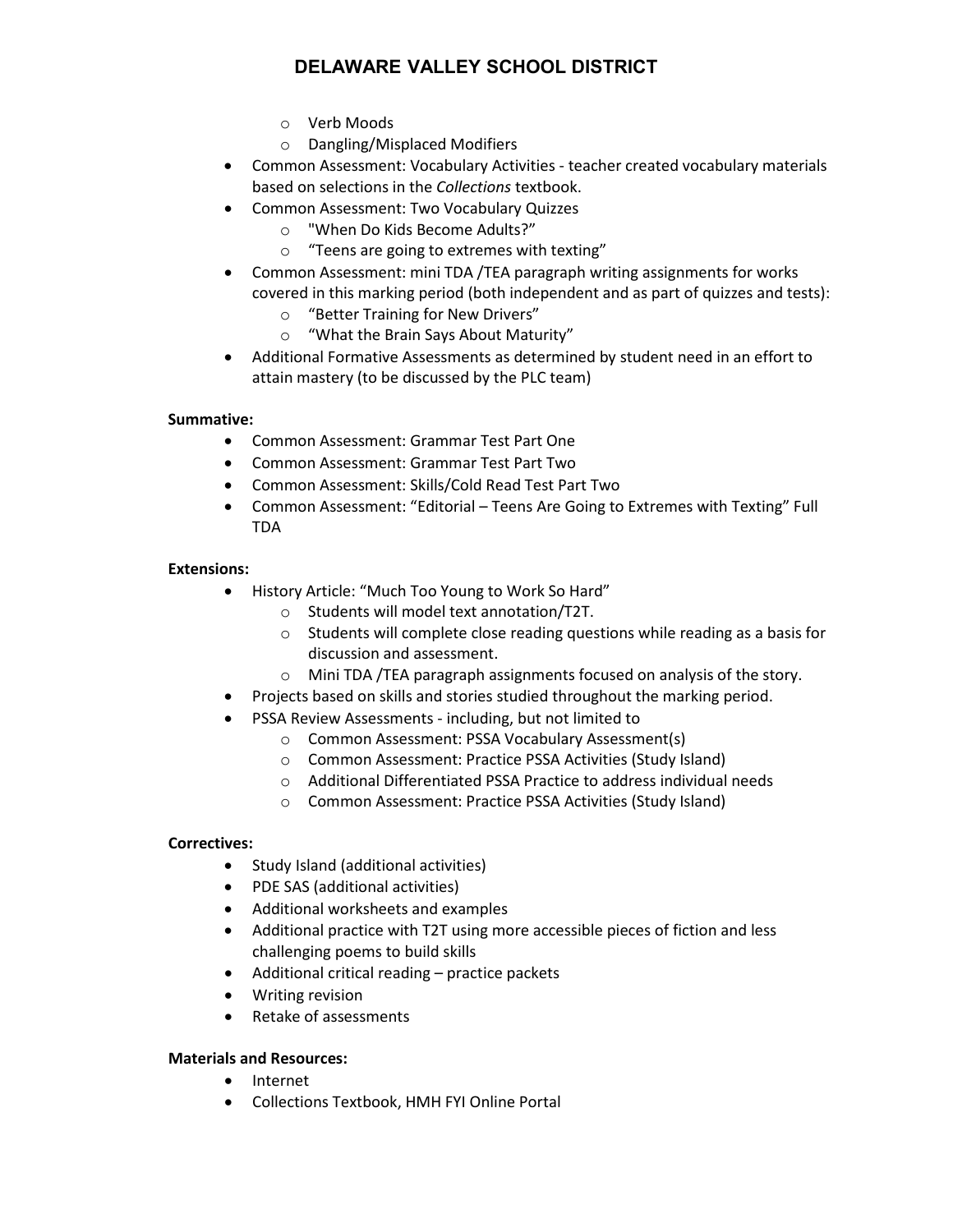- Study Island
- PDE SAS assignments
- CDT and PSSA Results
- PSSA Adapted Scoring Rubrics
- Video Links from History Channel, A&E, and Channel 1 News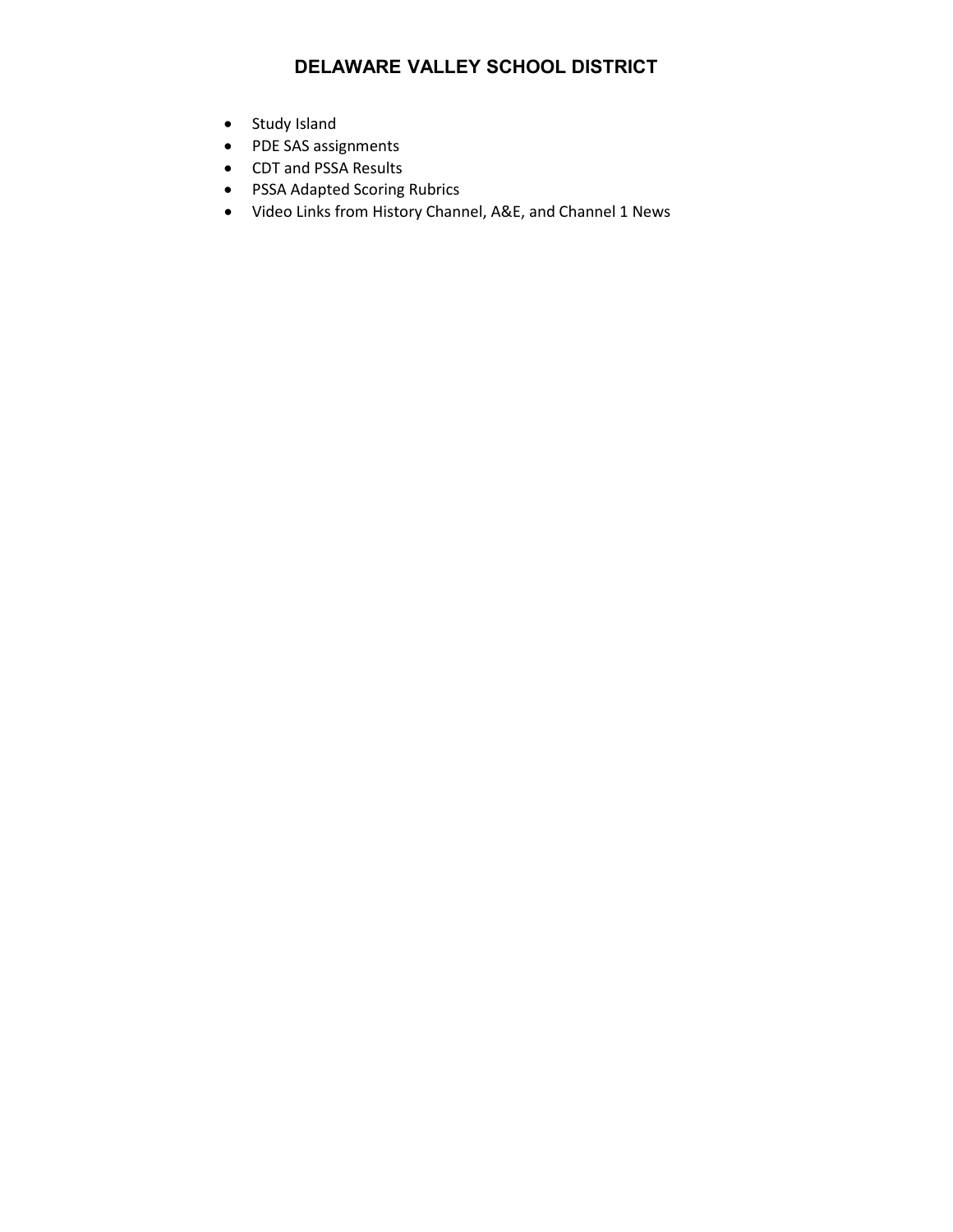# **Curriculum Plan**

#### **Unit #2: Collection 1: Culture and Belonging Time Range in Days: 40-45 Days**

#### **Standards Addressed:**

**1.2 Reading Informational Text**: CC.1.2.8.A, CC. 1.2.8.B, CC.1.2.8.C, CC.1.2.8.D, CC.1.2.8.E, CC.1.2.8. F, CC.1.2.8.J, CC.1.2.8.K, CC.1.2.8.L

**Eligible Content:** E08.B-K.1.1.2, E08.B-K1.1.1, E08.B-K1.1.3, E08.B-C.2.1.1, E08.B-C.2.1.2, E08.B-V.4.1.1, E08.B-V.4.1.2, E08.B-C.2.1.3, E08.B-C3.1.1, E08.B-C.3.1.2, E08.B-V4.1.1, E08.B-V.4.1.2

**1.3 Reading Literature:** CC.1.3.8.A, CC.1.3.8.B. CC.1.3.8.C, CC1.3.8D, CC.1.3.8.E, CC.1.3.8.F, CC.1.3.8.H, CC.1.3.8.I, CC.1.3.8.J, CC.1.3.8.K

**Eligible Content:** E08.A-K.1.1.2, E08.A-K.1.1.1, E08.A-K.1.1.3, E08A-C.2.1.1, E08A-C.2.1.2, E08.A-C.2.1.3, E08.A-V.4.1.1, E08.A-V.4.1.2, E08.A-C.3.1.1

**1.4 Writing:** CC.1.4.8.A, CC.1.4.8.B, CC.1.4.8.C, CC.1.4.8.D, CC.1.4.8.E, CC.1.4.8.F, CC.1.4.8.L, , CC.1.4.8.Q, CC.1.4.8.R, CC.1.4.8.S, CC.1.4.8.T, CC.1.4.8.U, CC.1.4.8.X

**Expository:** E08.C.1.2.1, E08.E.1.1.1, E08.C.1.2.2, E08.E.1.1.2, E08.C.1.2.3, E08.C.1.2.6, E08.E.1.1.3, E08.E.1.1.6, E08.C.1.2.4, E08.C.1.2.5, E08.D.2.1.2, E08.D.2.1.3, E08.D.2.1.4, E08.D.2.1.5, E08.D.2.1.6, E08.E.1.1.5, E08.D.1.1.1, E08.D.1.1.4, E08.D.1.1.6, E08.D.1.1.7, E08.D.1.1.8, E08.D.1.1.9, E08.D.1.1.10, E08.D.1.1.11, EO8.D.1.2.1, EO8.D.1.2.3, EO8.D.1.2.5

**Responding to Literature:** E08.1.1.2, E08.1.1.3, E08.1.1.4, E08.1.1.5, E08.1.1.6

**1.5 Speaking and Listening:** CC.1.5.8.A, CC.1.5.8.C

**Overview:** In Collection 1, students will explore how people develop their own identity within a new culture. Students will read texts in order to analyze elements of plot, characterization, imagery, allusions, author's purpose, central ideas, and supporting details. Students will write mini TDA /TEA paragraphs and a full TDA.

#### **Goals:**

**Students will:**

- Recognize and analyze the elements of a story's plot.
- Recognize and analyze the author's methods of characterization.
- Analyze elements of a personal essay, including its purpose, structure, central idea, and supporting details.
- Use imagery and allusion to make inferences about the deeper meaning.
- Gain strategies in order to determine key vocabulary words.
- Write mini TDA /TEA paragraph writing assignments.
- Write a complete text-dependent analysis essay.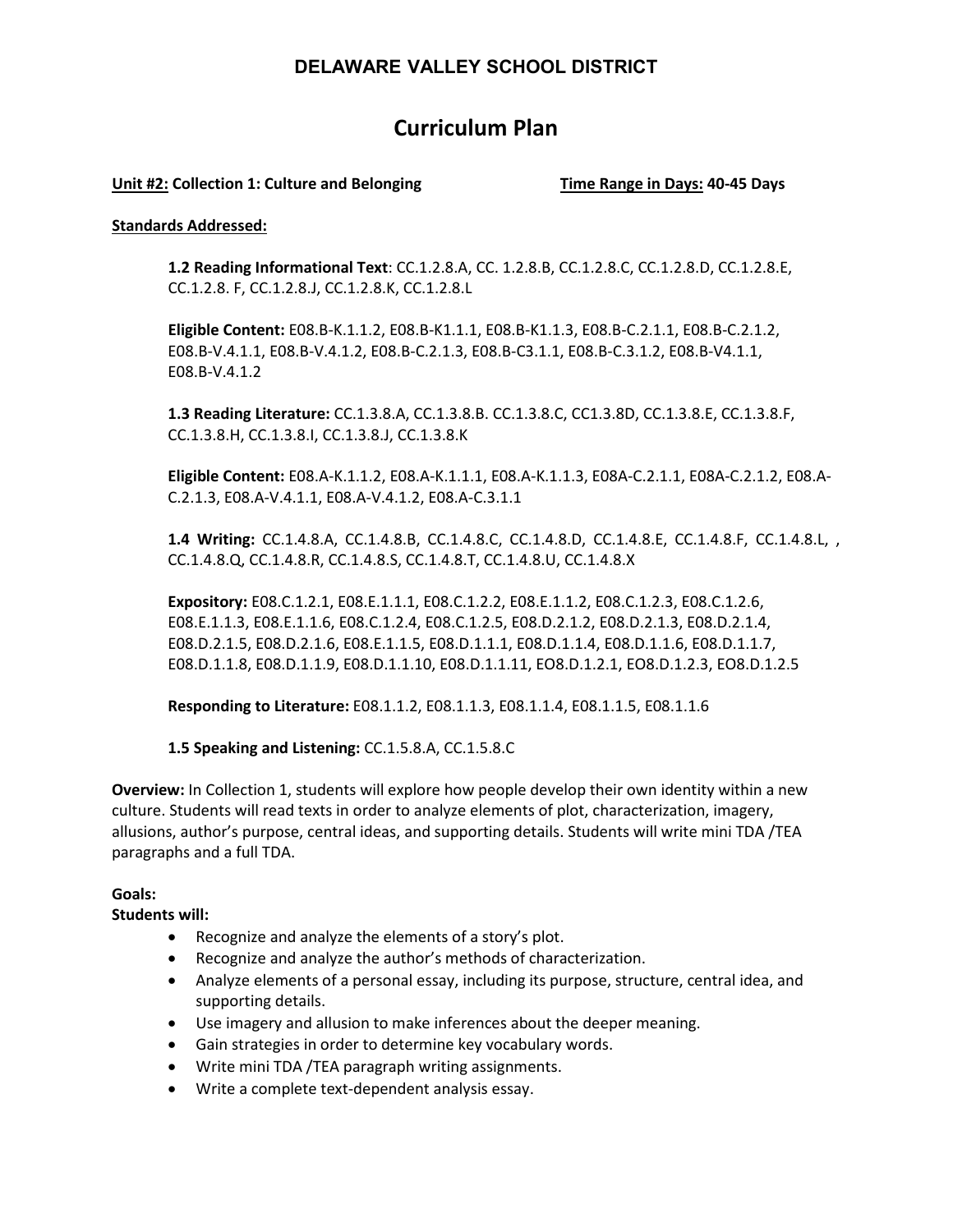#### **Objectives: (with DOK levels)**

**Students will:**

- Cite textual evidence to support analysis and inferences. (DOK 3)
- Analyze how dialogue or incidents in a story propel the action. (DOK 1, 3, and 4)
- Analyze the impact of specific word choices on meaning and tone. (1, 3, and 4)
- Produce clear and coherent writing. (DOK 4)
- Apply grade eight ELA PA Core Standards. (DOK 4)
- Write routinely over extended and shorter time frames. (DOK 4)
- Use context as a clue to meaning of a word or phrase. (DOK 1)
- Verify word meanings in a dictionary. (DOK 2)
- Determine a central idea and analyze its development, including its relationship to supporting details. (DOK 1, 2, 3, and 4)
- Analyze how a text makes connections among ideas or events. (DOK 4)
- Determine the meaning of words and phrases. (DOK 1)
- Analyze structure. (DOK 4)
- Determine an author's point of view or purpose. (DOK 3)
- Come to discussions prepared, having read or researched material under study. (DOK 3)
- Analyze how a text makes connections among and distinctions between individuals, ideas, or events. (DOK 4)
- Draw evidence from literary texts to support analysis. (DOK 3)
- Write analyses and mini TDA /TEA paragraph writing assignments. (DOK 4)
- Write a complete TDA. (DOK 4)
- Study grammatical concepts: all marking period one concepts, verbals (gerunds, participles, and infinitives), subject/verb agreement, subject and object pronouns, and pronoun/antecedent agreement. (DOK 1 and 2)

#### **Core Activities and Corresponding Instructional Methods:**

- 1. Skills Focus Skills focus will be determined by student need. Utilizing data from various sources, including the PSSA and benchmarks, teachers will determine individual areas of weakness as well as overall class needs. Once these needs are determined, teachers will develop a targeted plan for remediation and/or enrichment with measurable goals.
	- a. Standards will vary based on skills being taught as well as CDT and PSSA data.
	- b. Study Island independent and guided practice (studyisland.com)
	- c. PDE SAS- independent and guided practice (pdesas.org)
	- d. Worksheets and extensive practice opportunities
	- e. Correction of errors in own writing during the editing process– TBD by CDT and skills being taught
	- f. Skills practice, skills application, and major assessment will be based on standards taught.
- 2. Close Reader "Golden Glass" by Alma Luz Villanueva
	- a. Students will continue to utilize and explore the reading strategy of text annotation/talking to the text (T2T).
		- i. Through T2T / text annotation, students will learn to locate main ideas, make inferences, chunk the text, make predictions, restate/paraphrase and summarize, make connections (historical, personal, etc.), utilize context clues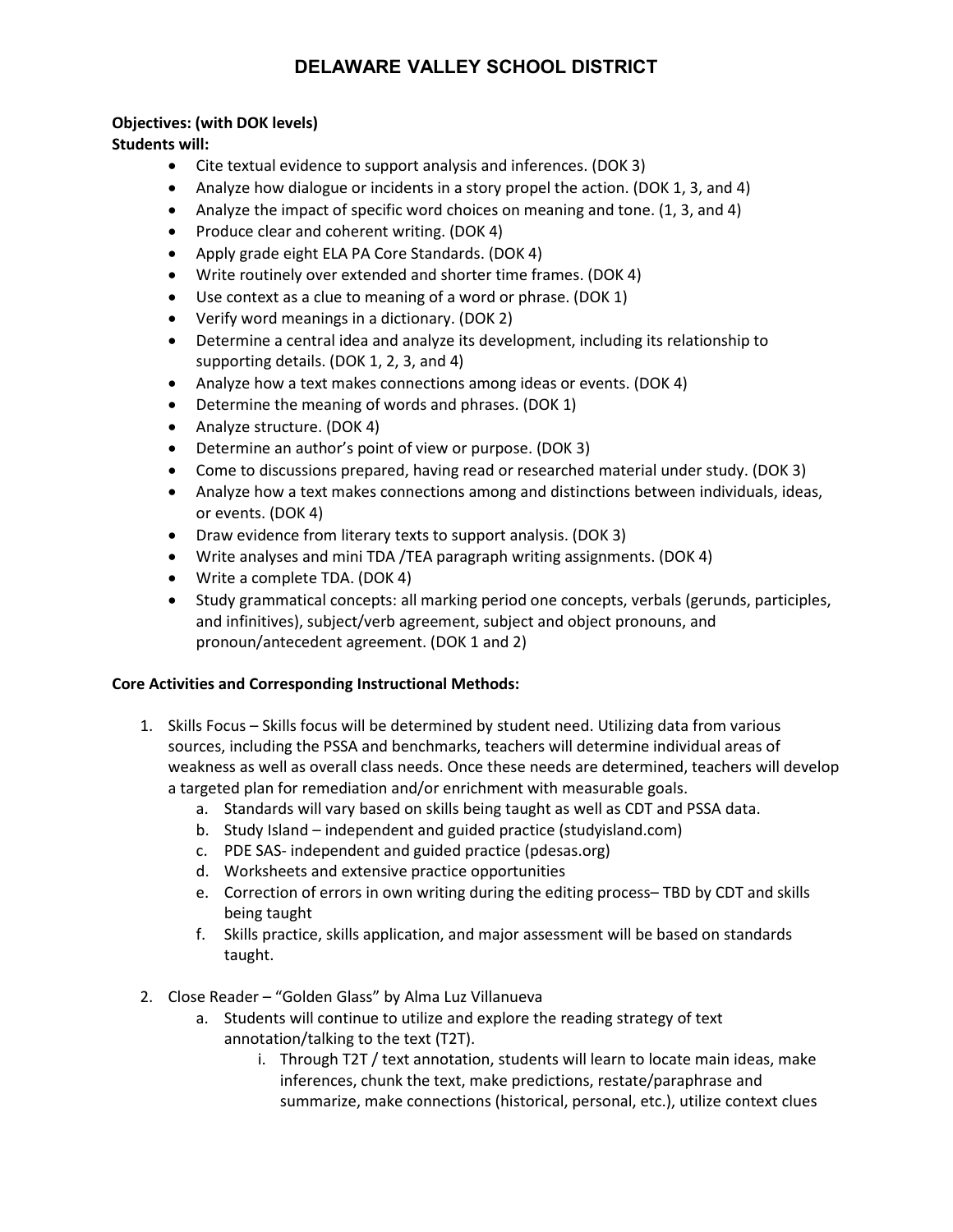and word analysis (roots, prefixes, and suffixes) to determine the meaning of unknown words.

- b. Discuss the way in which the author uses certain textual elements to advance his/her purpose. After identifying examples of elements, the discussion will focus on the "why" (Why does the author choose the element and/or device?) and "how" (How does the element and/or device advance the author's purpose?).
- c. Support assumptions with textual evidence.
- d. Students will practice the art of text dependent analysis writing.
- e. Close read and annotate a short story.
- f. Construct Mini-TDA/TEA Paragraphs for the short response question.
- 3. Poetry Analysis: "Hanging Fire" by Audre Lorde and "Teenagers" by Pat Mora
	- a. Students will learn to identify poetic elements and literary terminology, making connections to author's purpose and effect. This will go on throughout the year.
	- b. Annotate poetry.
	- c. Focus on theme; inferencing; speaker; figurative language: simile/metaphor, extended metaphor; imagery; elegy; allusion; tone, etc.
	- d. Students will explore the analyzing the text questions at the end of stories as a basis for discussion and assessment.
	- e. Students will write a common mini TDA /TEA paragraph based on the poetry from this marking period.
- 4. Nonfiction Essay Analysis: Close Reader Text -- "What to Bring" by Naisha Jackson (Informative Essay)
	- a. Students will continue to utilize and explore the reading strategy of text annotation/talking to the text (T2T). Through T2T / text annotation, students will learn to locate main ideas, make inferences, chunk the text, make predictions, restate/paraphrase and summarize, make connections (historical, personal, etc.), utilize context clues and word analysis (roots, prefixes, and suffixes) to determine the meaning of unknown words.
	- b. Discuss the way in which the author uses certain textual elements to advance his/her purpose. After identifying examples of elements, the discussion will focus on the "why" (Why does the author choose the element and/or device?) and "how" (How does the element and/or device advance the author's purpose?).
	- c. Support assumptions with textual evidence.
	- d. Students will practice the art of text dependent analysis writing and will construct a common TDA (in part or as a whole).
	- e. Make predictions based on the text details.
	- f. Make inferences that are not directly stated in a piece of writing.
- 5. Grammar Review -- Through direct instruction, guided practice, and practical application, students will study:
	- a. Verbals (gerunds, participles, infinitives)
	- b. Subject Verb Agreement
	- c. Subject and Object Pronouns
	- d. Pronoun Antecedent Agreement
		- i. Note: These skills will be applied in future writing activities, and students will be held accountable for them throughout the year. These skills will be revisited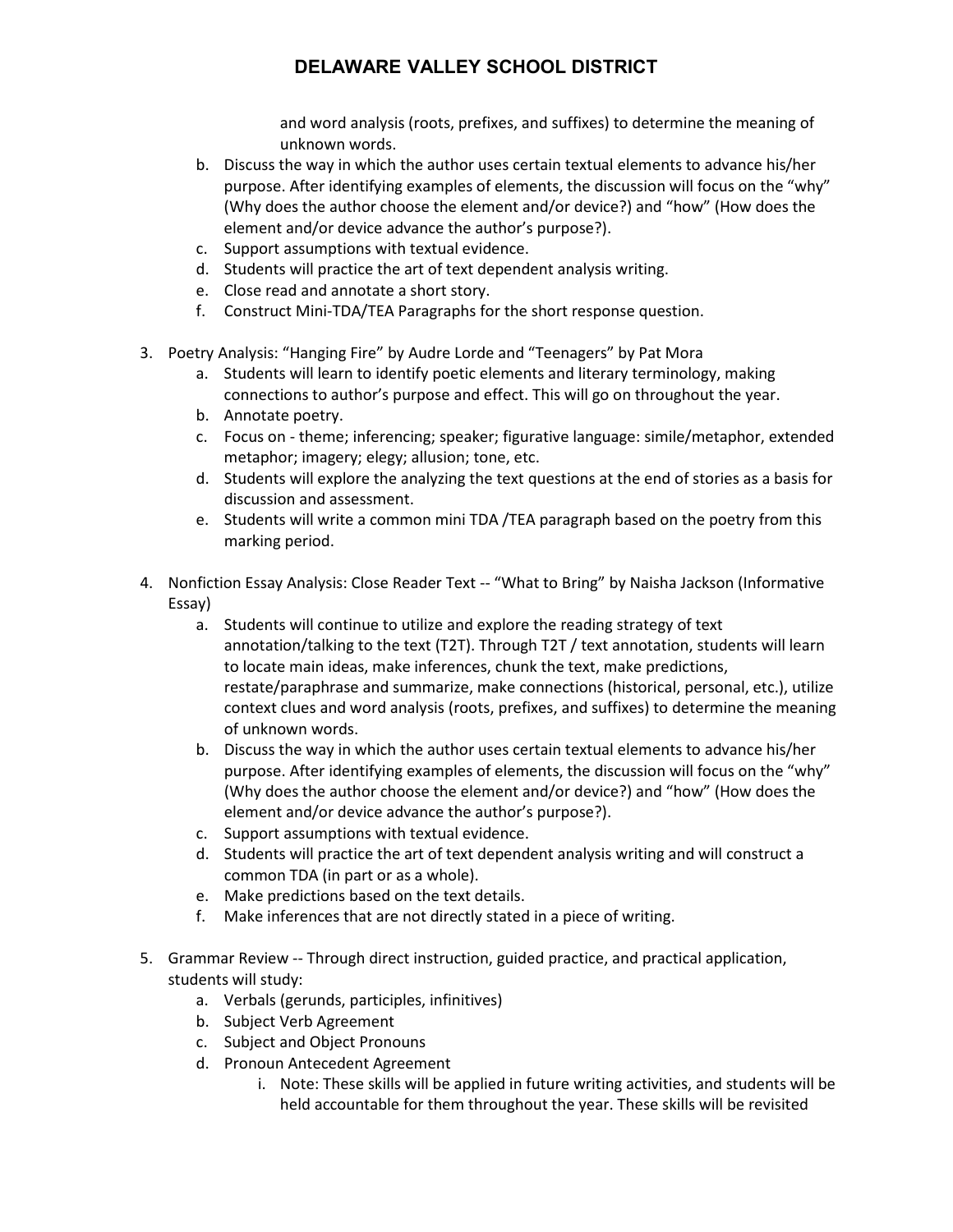through ATB questions and practice.

#### 6. Vocabulary

- a. Synthesize academic and content vocabulary activities.
- b. Direct instruction and practice from common teacher created materials based on the following selections in the *Collections* textbook:
	- i. "Golden Glass" Vocabulary Quiz
	- ii. "What to Bring" Vocabulary Quiz
- c. Provide modeling for students to determine and clarify the meaning of unknown ant multiple-meaning words and phrases based on close reading, context, and content.
- d. Use content vocabulary in context to illustrate how meaning develops via author's or speaker's diction and tone.
- 7. Writing
	- a. Students will be exposed to analytical writing through a step by step process including modelling, evidence gathering, analysis, etc. These will be mini TDA /TEA paragraph assignments focused on analysis of two of the stories they read:
		- i. "Golden Glass"
		- ii. "Hanging Fire"/" Teenagers"
	- b. Text Dependent Analysis (TDA)
		- i. Outline / pre-write, edit, revise, publish essay, utilize PSSA TDA scoring rubric
		- ii. Miniature TDAs will be created throughout the marking period as stand-alone assessments and part of this larger assessments.

#### **Assessments:**

#### **Diagnostic:**

• Assessment of previous knowledge of terminology and skills through discussion and checks

#### **Formative:**

- Benchmarks will be administered according to district and department plan. These benchmarks may include TDA writing and CDT testing.
- Common Assessment: "Hanging Fire/Teenagers" Selection Test
- Common Assessment: "Good Enough" Selection Test
- Common Assessment: Grammar Quizzes
	- o Verbals (gerunds, participles, infinitives)
	- o Subject Verb Agreement
	- o Subject and Object Pronouns
	- o Pronoun Antecedent Agreement
- Common Assessment: Vocabulary Activities teacher created vocabulary materials based on selections in the *Collections* textbook.
- Common Assessment: Two Vocabulary Quizzes
	- o "Golden Glass"
	- o "What to Bring"
- Common Assessment: Mini TDA /TEA paragraph writing assignments for works covered in this marking period
	- o "Golden Glass" Mini-TDA
	- o "What to Bring" Mini-TDA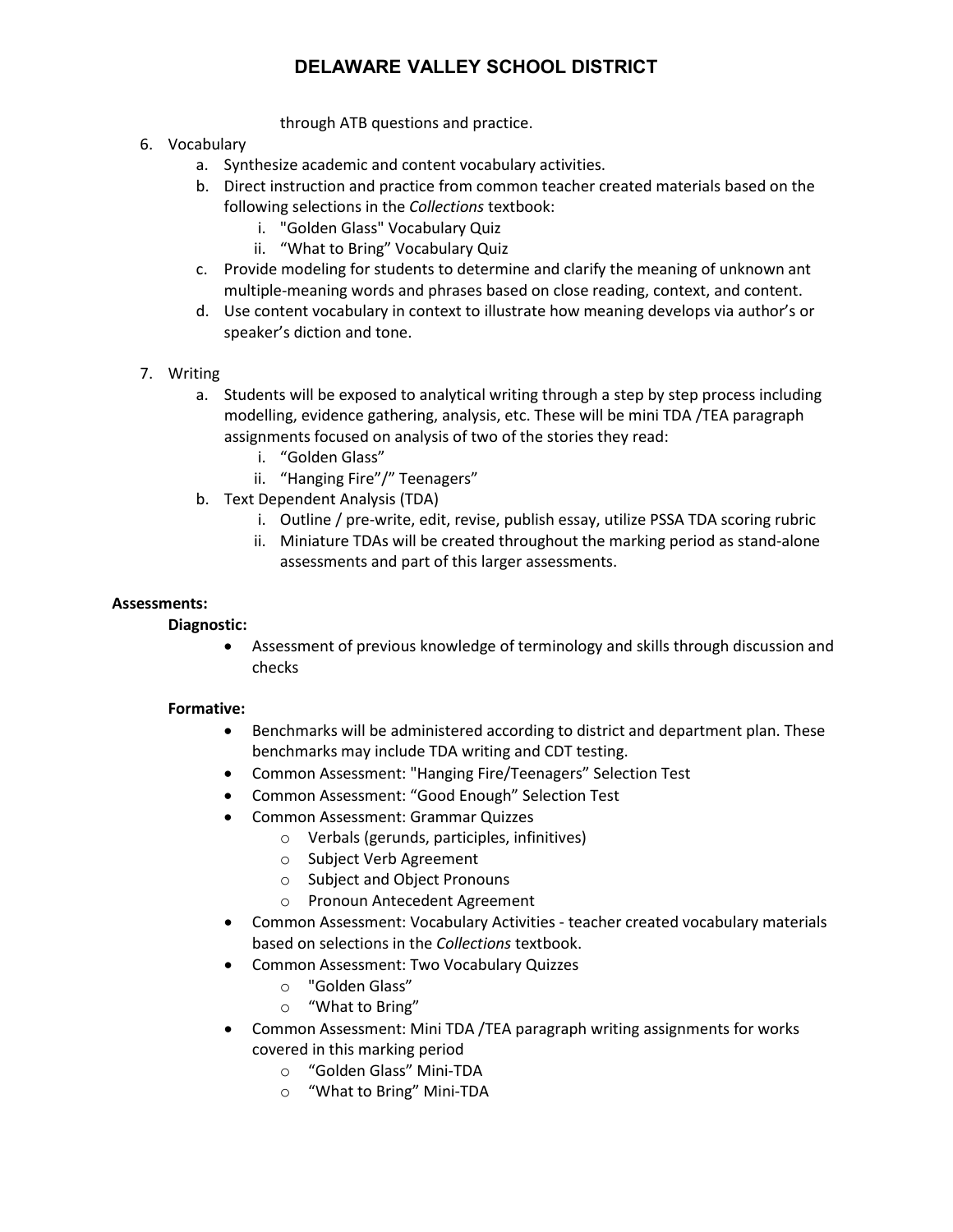• Additional Formative Assessments as determined by student need in an effort to attain mastery (to be discussed by the PLC team)

#### **Summative:**

- Common Assessment: Grammar Test Part One
- Common Assessment: Grammar Test Part Two
- Common Assessment: Skills/Cold Read Test
- Common Assessment: "Good Enough" Writing Prompt (Full TDA)

#### **Extensions:**

- Projects based on skills and stories studied throughout the marking period.
- PSSA Review Assessments including, but not limited to
	- o Common Assessment: PSSA Vocabulary Assessment(s)
	- o Common Assessment: Practice PSSA Activities (Study Island)
	- o Additional Differentiated PSSA Practice to address individual needs
	- o Common Assessment: Practice PSSA Activities (Study Island)

#### **Correctives:**

- Study Island (additional activities)
- Additional worksheets and examples
- Additional practice with T2T using more accessible pieces of fiction and less challenging stories to build skills
- Additional critical reading practice packets
- Writing revision
- Retake of assessments

#### **Materials and Resources:**

- Internet
- Collections Textbook, HMH FYI Online Portal
- Study Island
- PDE SAS assignments
- CDT and PSSA data
- PSSA Adapted Scoring Rubrics
- Video Links from History Channel, A&E, and Channel 1 News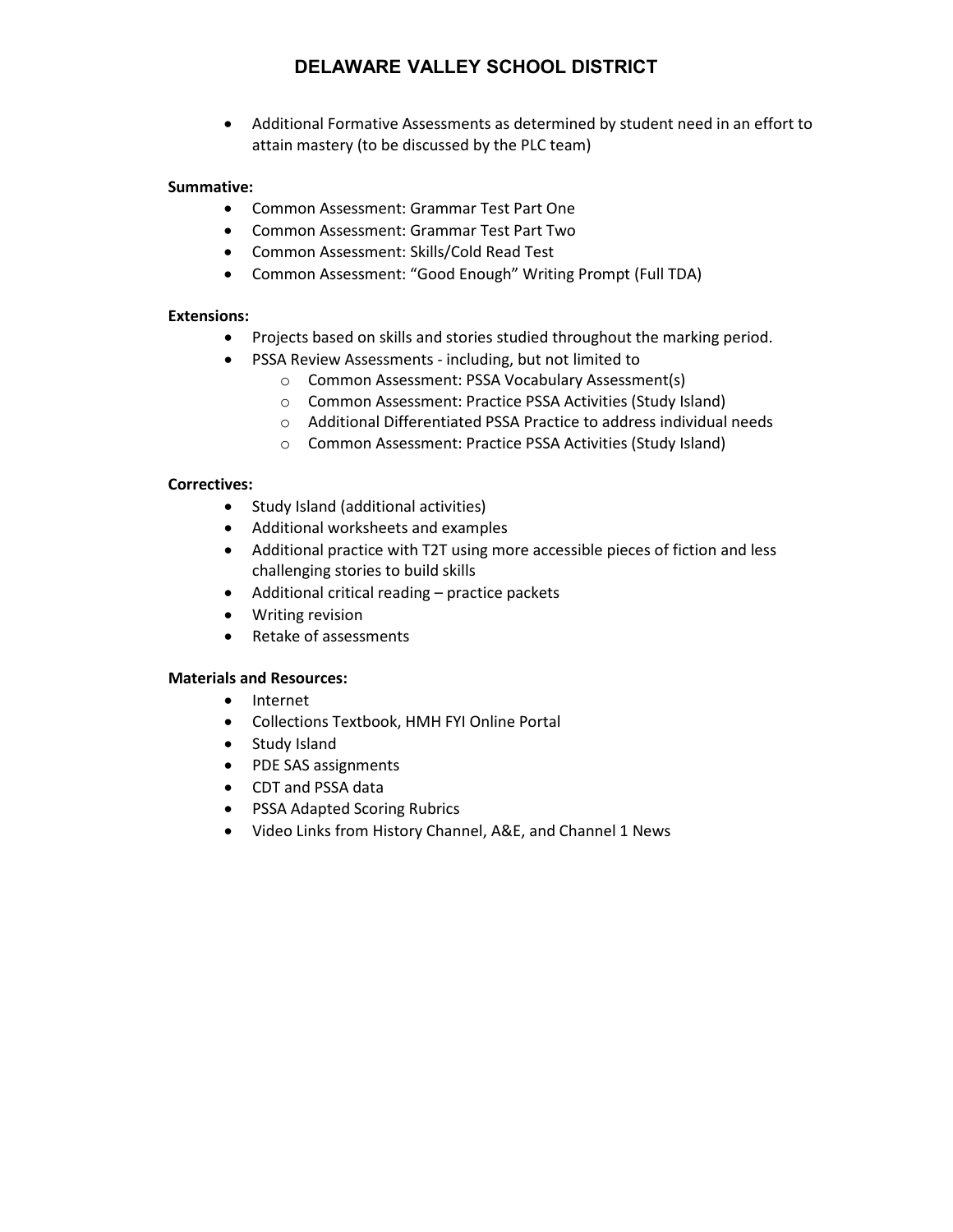# **Curriculum Plan**

#### **Unit #3: Collection 2: The Thrill of Horror Time Range in Days: 40-45 Days**

#### **Standards Addressed:**

**1.2 Reading Informational Text:** CC.1.2.8.A, CC. 1.2.8.B, CC.1.2.8.C, CC.1.2.8.D, CC.1.2.8.G, CC.1.2.8.J, CC.1.2.8.K, CC.1.2.8.L

**Eligible Content:** E08.B-k.1.1, E08.B-K.1.1.2, E08.B-K1.1.1, E08.B-K1.1.3, E08.B-C.2.1.1, E08.B-V.4.1.1, E08.B-V.4.1.2, E08.B-C.2.1.3

**1.3 Reading Literature:** CC.1.3.8.A, CC.1.3.8.B. CC.1.3.8.C, CC.1.3.8.D, CC.1.3.8.E, CC.1.3.8.F, CC.1.3.8.G, CC.1.3.8.H, CC.1.3.8.I, CC.1.3.8.J, CC.1.3.8K

**Eligible Content:** E08.A-K.1.1.2, E08.A-K.1.1.1, E08.A-K.1.1.3, E08.A-C.2.1.1, E08.A-C.2.1.3, E08.A- V.4.1.1, E08.A-V.4.1.2

**1.4 Writing:** CC.1.4.8.G, CC.1.4.8.H, CC.1.4.8.I, CC.1.4.8.J, CC.1.4.8.K, CC.1.4.8.L, CC.1.4.8.M, CC.1.4.8.N, CC.1.4.8.O, CC.1.4.8P, CC.1.4.8.Q, CC.1.4.8.R, CC.1.4.8.S, CC.1.4.8.T, CC.1.4.8.U, CC.1.4.8.V, CC.1.4.8.W, CC.1.4.8.X

**Eligible Content: Argumentative:** E08.C.1.1.1, E08.E.1.1.1, E08.C.1.1.2, E08.E.1.1.2, E08.C.1.1.3, E08.C.1.1.5, E08.E.1.1.3, E08.E.1.1.6, E08.C.1.1.4, E08.D.2.1.1, E08.D.2.1.2, E08.D.2.1.3, E08.D.2.1.4, E08.D.2.1.5, E08.D.2.1.6, E08.E.1.1.4, E08.E.1.1.5, E08.D.1.1.2, E08.D.1.1.4, E08.D.1.1.5, E08.D.1.1.6, E08.D.1.1.7, E08.D.1.1.8, E08.D.1.1.9, E08.D.1.1.11, EO8.D.1.2.1, EO8.D.1.2.2, EO8.D.1.2.3, EO8.D.1.2.4, EO8.D.1.2.5

**Responding to Literature:** E08.1.1.1, E08.1.1.2, E08.1.1.3, E08.1.1.4, E08.1.1.5, E08.1.1.6

**1.5 Speaking and Listening:** CC.1.5.8.A, CC.1.5.8.B, CC.1.5.8.C, CC.1.5.8.D, CC.1.5.8.E. CC.1.5.8.F, CC.1.5.8.G

**Overview:** In Collection 2, students will examine why the horror genre both terrifies and fascinates readers. Students will examine the horror genre in order to analyze point of view, types of narrators, suspense, foreshadowing and theme. Students will read, analyze, and write mini TDAs /TEA paragraphs as well as a literary analysis (TDA).

#### **Goals:**

**Students will:**

- Determine the point of view from which the story is told.
- Identify and apply literary elements including plot, setting, conflict, characterization, etc.
- Evaluate the credibility of a narrator.
- Identify techniques, including foreshadowing, used to create suspense in a fictional account.
- Gain strategies in order to determine key vocabulary words.
- Write mini TDA /TEA paragraph writing assignments.
- Write a text dependent analysis essay.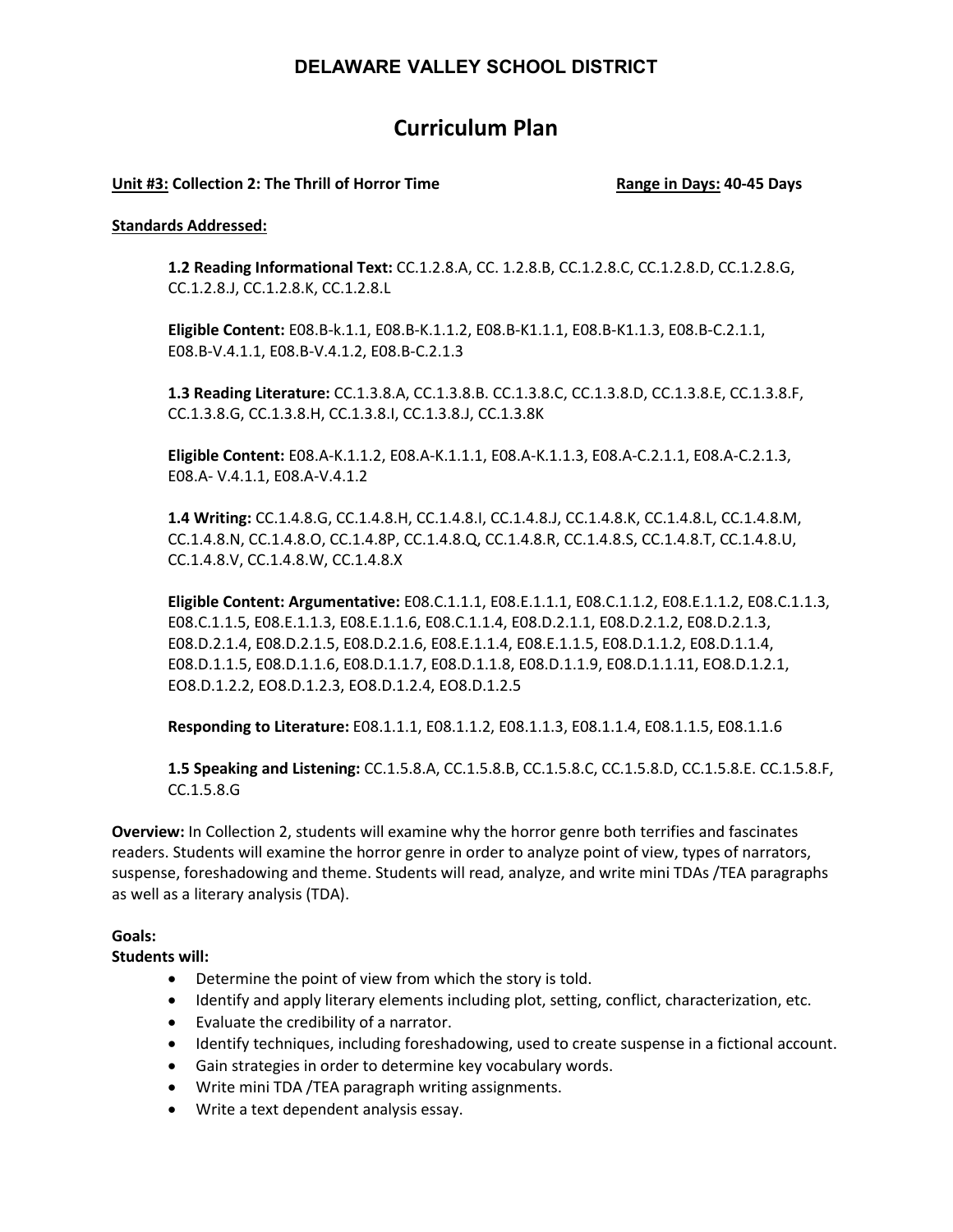- Will be able to analyze literary criticism to gain insight into the literature.
- Provide an objective summary of the text.
- Analyze how a text makes connections.
- Determine author's purpose.

#### **Objectives: (with DOK levels) Students will:**

- Cite textual evidence to support analysis and inferences. (DOK 3)
- Analyze incidents in a story. (DOK 4)
- Determine the meaning of words and phrases. (DOK 1)
- Analyze how differences in points of view create suspense. (DOK 4)
- Come to discussions prepared. (DOK 3)
- Present claims and findings. (DOK 4)
- Adapt speech to a variety of contexts and tasks. (DOK 4)
- Write text dependent analysis essays. (DOK 4)
- Produce clear and coherent writing. (DOK 4)
- Apply grade eight ELA PA Core Standards. (DOK 4)
- Write routinely over extended and shorter time frames. (DOK 4)
- Use punctuation to indicate a pause or break. (DOK 1)
- Consult reference materials, both print and digital. (DOK 3)
- Determine a theme of a text. (DOK 1 and 2)
- Analyze how plot, setting, characterization, dialogue and/or incidents in a story propel the action. (DOK 1, 3, and 4)
- Analyze how a modern work draws on themes from traditional stories. (DOK 4)
- Use context as a clue to meaning. (DOK 1)
- Verify preliminary determination of the meaning of a word or phrase. (DOK 3)
- Provide an objective summary of the text. (DOK 2)
- Determine author's purpose. (DOK 1)
- Write analyses and mini TDA /TEA paragraph writing assignments. (DOK 4)
- Study grammatical concepts: all marking period one and two concepts, active and passive voice, clauses and phrases, fragments and run-ons, and punctuation. (DOK 1 and 2)

#### **Core Activities and Corresponding Instructional Methods:**

- 1. Skills Focus Skills focus will be determined by student need. Utilizing data from various sources, including the PSSA and benchmarks, teachers will determine individual areas of weakness as well as overall class needs. Once these needs are determined, teachers will develop a targeted plan for remediation and/or enrichment with measurable goals.
	- a. Standards will vary based on skills being taught as well as CDT and PSSA data.
	- b. Study Island independent and guided practice (studyisland.com)
	- c. PDE SAS- independent and guided practice (pdesas.org)
	- d. Worksheets and extensive practice opportunities
	- e. Correction of errors in own writing during the editing process– TBD by CDT and skills being taught
	- f. Skills practice, skills application, and major assessment will be based on standards taught.
- 2. Poem Analysis: Close Reader Text "Frankenstein" by Edward Field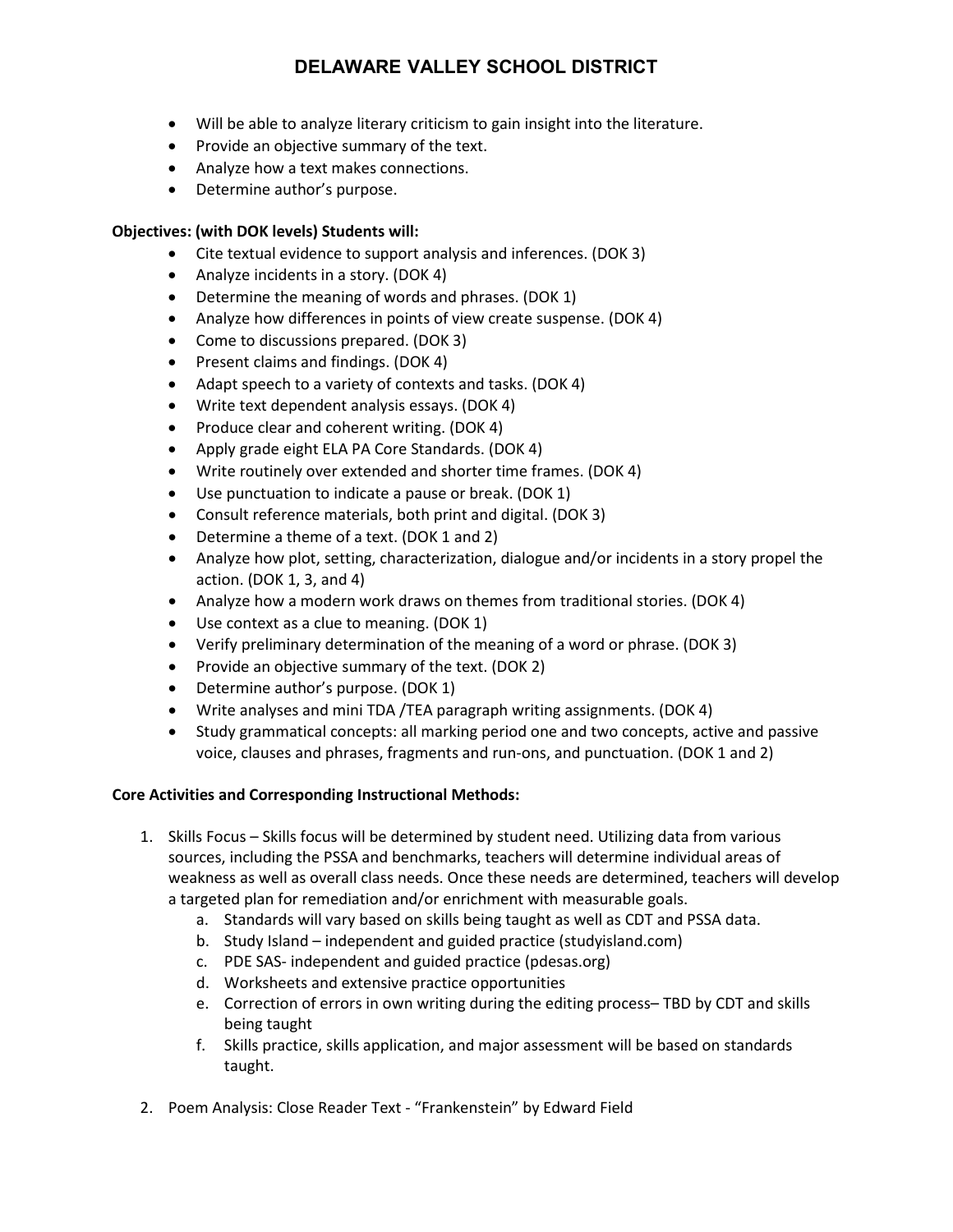- a. Students will use the art of text dependent analysis writing and will construct a common TDA for benchmarking purposes. This Benchmark TDA will be administered according to district and department plan.
	- i. This common TDA will be utilized for benchmarking and teaching purposes. Students will produce this TDA without teacher assistance and teachers will use the data from this TDA to determine student strengths and weaknesses and develop a plan. Once the initial TDA is written, teachers will use it as a teaching tool.
- b. Students will learn to identify poetic elements and literary terminology, making connections to author's purpose and effect. This will go on throughout the year.
- c. Annotate poetry.
- d. Focus on theme; characterization; narrative poetry; inferencing.
- 3. Nonfiction Literary Criticism Analysis: Anchor Text -- "What is the Horror Genre?" by Sharon A. Russell
	- a. Students will continue to explore the reading strategy of text annotation/talking to the text (T2T). Through T2T / text annotation, students will learn to locate main ideas, make inferences, chunk the text, make predictions, restate/paraphrase and summarize, make connections (historical, personal, etc.), utilize context clues and word analysis (roots, prefixes, and suffixes) to determine the meaning of unknown words.
	- b. Discuss the way in which the author uses certain textual elements to advance his/her purpose. After identifying examples of elements, the discussion will focus on the "why" (Why does the author choose the element and/or device?) and "how" (How does the element and/or device advance the author's purpose?).
	- c. Support assumptions with textual evidence.
	- d. Make predictions based on the text details.
	- e. Make inferences that are not directly stated in a piece of writing.
	- f. Presentation of Literary Terms Examination of literary and textual elements as they relate to nonfiction (summarizing, author's purpose, point of view: first, third limited, third omniscient; theme; diction).
- 4. Short Story Analysis: Anchor Text "The Tell-Tale Heart" by Edgar Allan Poe and "The Monkey's Paw" by W.W. Jacobs
	- a. Students will be taught the reading strategy of text annotation/talking to the text (T2T)
		- i. Through T2T, students will learn to locate main ideas, make inferences, chunk the text, make predictions, restate/paraphrase and summarize, make connections (historical, personal, etc.), utilize context clues and word analysis (roots, prefixes, and suffixes) to determine the meaning of unknown words.
		- ii. Model text annotation/T2T with "The Tell-Tale Heart" to teach text annotating skills.
	- b. Students will explore the analyzing the text questions at the end of the stories as a basis for discussion and assessment.
	- c. Identify key elements of the plot necessary for accurate summarization and story comprehension.
	- d. Discuss the way in which the author uses certain literary elements to advance his/her purpose. After identifying examples of elements, the discussion will focus on the "why" (Why does the author choose the element and/or device?) and "how" (How does the element and/or device advance the author's purpose?).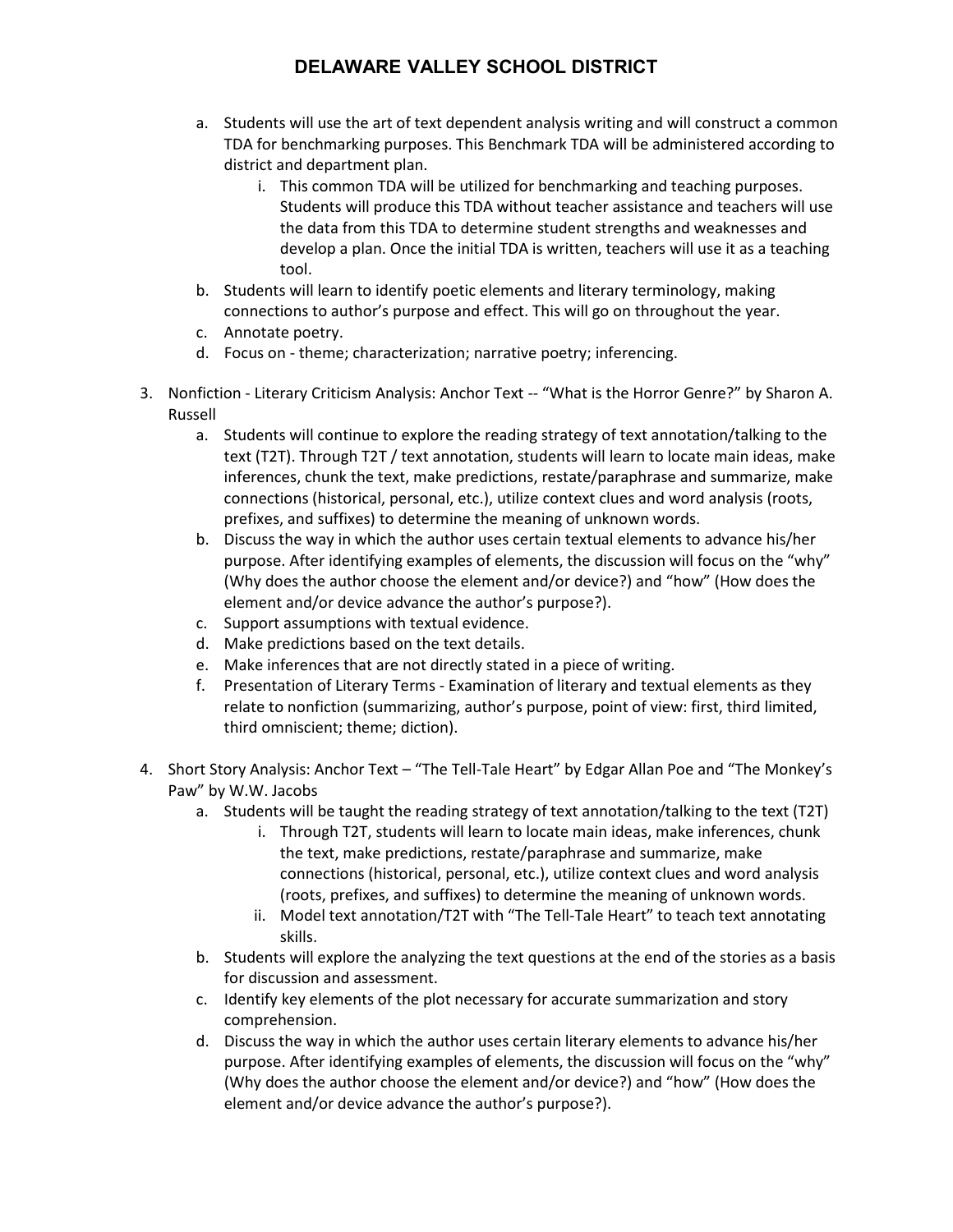- e. Support assumptions with textual evidence.
- f. Make predictions based on the text details.
- g. Make inferences that are not directly stated in a piece of writing
- 5. Grammar Review Through direct instruction, guided practice, and practical application, students will study:
	- a. Active vs. Passive Voice
	- b. Clauses and Phrases
	- c. Fragments and Run-ons
	- d. Punctuation
		- i. Note: These skills will be applied in future writing activities, and students will be held accountable for them throughout the year. These skills will be revisited through ATB questions and practice.
- 6. Vocabulary
	- a. Synthesize academic and content vocabulary activities.
	- b. Direct instruction and practice from common teacher created materials based on the following selections in the *Collections* textbook:
		- i. "What Is the Horror Genre?" Vocabulary Quiz
		- ii. "The Tell-Tale Heart" Vocabulary Quiz
		- iii. "The Monkey's Paw" Vocabulary Quiz
	- c. Provide modeling for students to determine and clarify the meaning of unknown ant multiple-meaning words and phrases based on close reading, context, and content.
	- d. Use content vocabulary in context to illustrate how meaning develops via author's or speaker's diction and tone.
- 7. Writing
	- a. Students will be exposed to analytical writing through a step-by-step process including modeling, evidence gathering, analysis, etc. This will be mini TDA /TEA paragraph assignment focused on analysis of the two of the stories they read:
		- i. "The Tell-Tale Heart"
		- ii. "The Monkey's Paw"
	- b. Text Dependent Analysis (TDA) -- "Frankenstein"
		- i. Outline / pre-write, edit, revise, publish essay, utilize PSSA TDA scoring rubric
		- ii. Miniature TDAs will be created throughout the marking period as stand-alone assessments and part of this larger assessments.
- 8. PSSA Preparation and Review (allot 1-2 weeks for PSSA Review)
	- a. Study Island Activities individual and group practice
	- b. PSSA Review Activities to be determined by data from classroom assessments and district benchmarks
	- c. PSSA Vocabulary Direct instruction, discussion, application and review of applicable PSSA vocabulary (utilize PSSA Glossary of Terms)

#### **Assessments:**

#### **Diagnostic:**

• Assessment of previous knowledge of terminology and skills through discussion and checks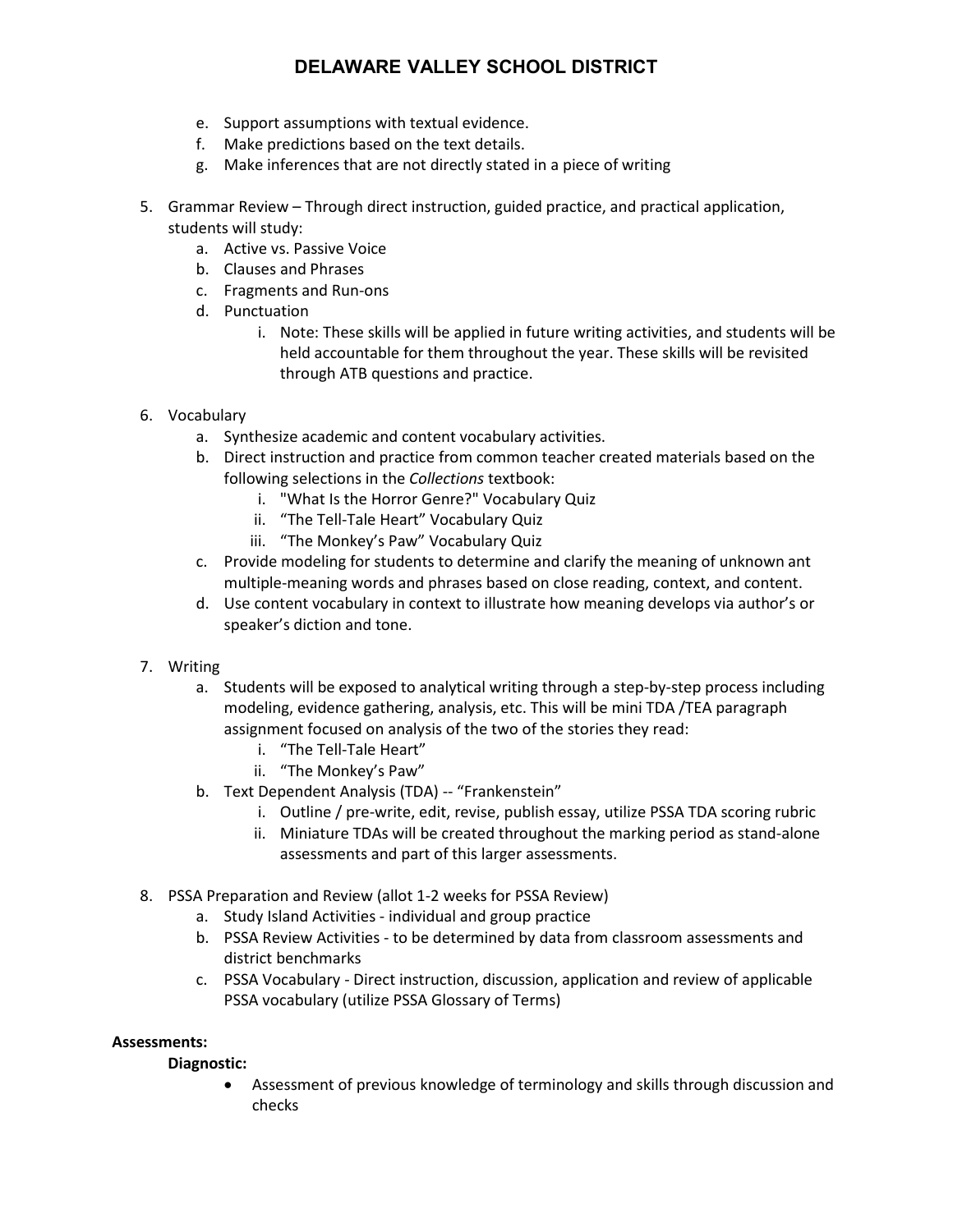#### **Formative:**

- Benchmarks will be administered according to district and department plan. These benchmarks may include TDA writing and CDT testing.
- Common Assessment: "What is the Horror Genre?" Selection Test
- Common Assessment: "The Tell-Tale Heart" Selection Test
- Common Assessment: "The Monkey's Paw" Selection Test
- Common Assessment: "The Monkey's Paw" Mini TDA /TEA paragraph
- Common Assessment: Grammar Quizzes
	- o Active vs. Passive Voice
	- o Clauses and Phrases
	- o Fragments and Run-ons
- Common Assessment: Vocabulary Activities teacher created vocabulary materials based on selections in the *Collections* textbook.
- Common Assessment: Three Vocabulary Quizzes
	- o "What is the Horror Genre?"
	- o "The Tell-Tale Heart"
	- o "The Monkey's Paw"
- Additional Formative Assessments as determined by student need in an effort to attain mastery (to be discussed by the PLC team)

#### **Summative:**

- Common Assessment: Marking Period 3 Grammar Test Part One
- Common Assessment: Marking Period 3 Grammar Test Part Two
- Common Assessment: Skills Test/Cold Read Test
- Common Assessment: Full TDA "Frankenstein"

#### **Extensions:**

- Projects based on skills and stories studied throughout the marking period.
- *Toy Story of Terror* Video and Activity
- PSSA Review Assessments including, but not limited to
	- o Common Assessment: PSSA Vocabulary Assessment(s)
	- o Common Assessment: Practice PSSA Activities (Study Island)
	- o Additional Differentiated PSSA Practice to address individual needs
	- o Common Assessment: Practice PSSA Activities (Study Island)

#### **Correctives:**

- Study Island (additional activities)
- Additional worksheets and examples
- Additional practice with T2T using more accessible pieces of fiction and less challenging stories to build skills
- Additional critical reading practice packets
- Writing revision
- Retake of assessments

#### **Materials and Resources:**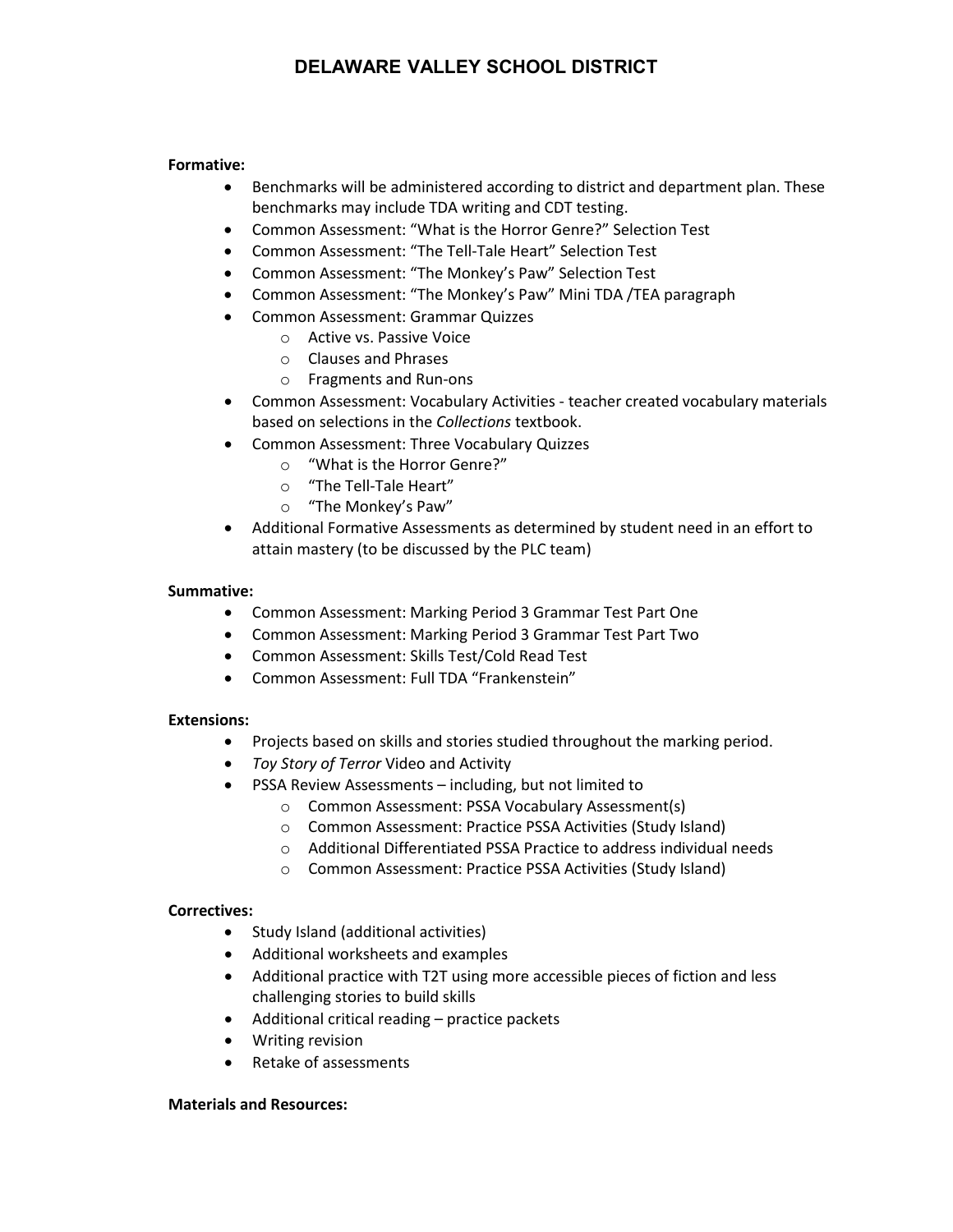- Internet
- Collections Textbook, HMH FYI Online Portal
- Study Island
- PDE SAS assignments
- CDT
- PSSA Adapted Scoring Rubrics
- Video Links from History Channel, A&E, and Channel 1 News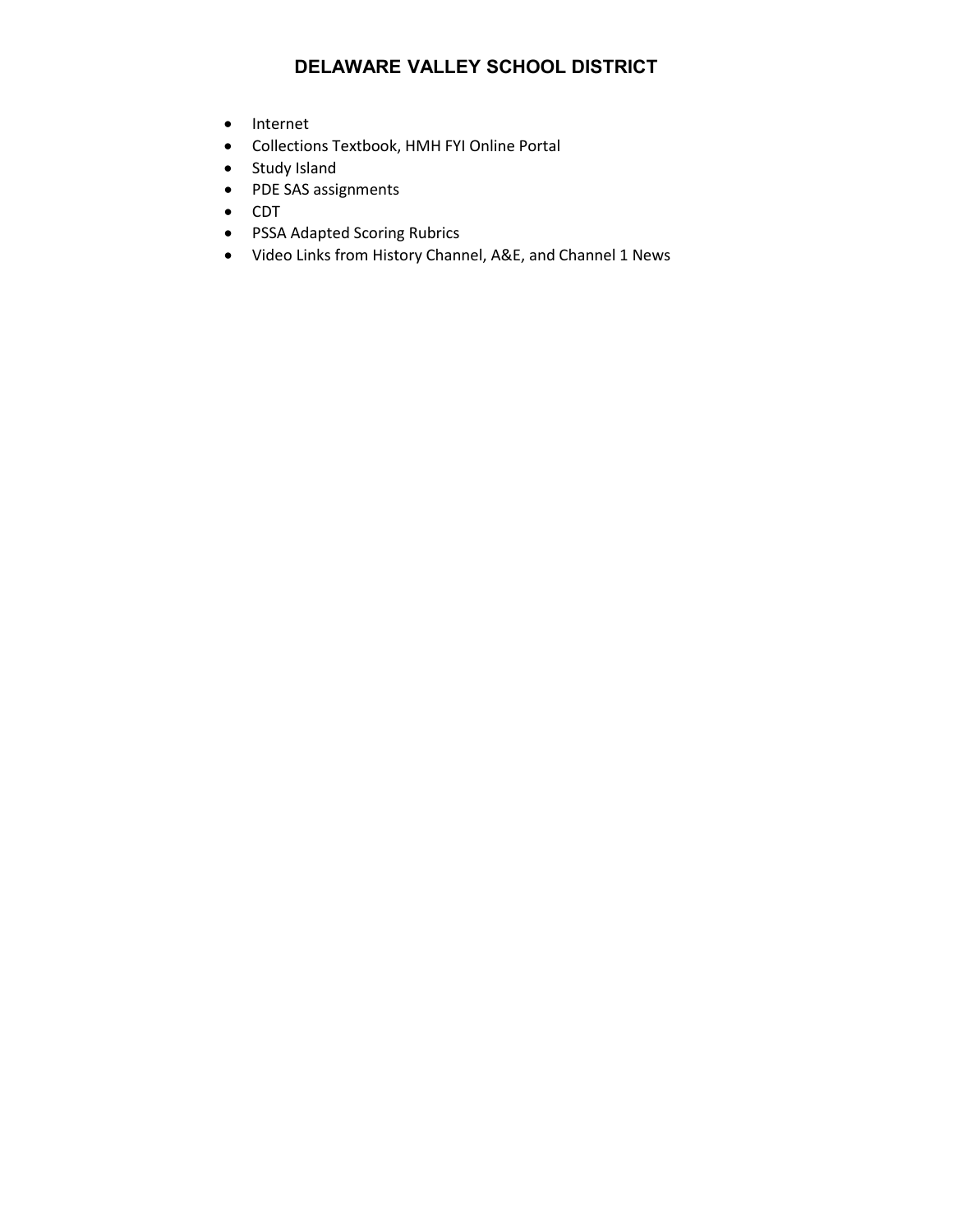# **Curriculum Plan**

#### **Unit 4: Collection #5 Holocaust/Anne Frank's Legacy Time Range in Days: 40-45 Days**

#### **Standards Addressed:**

**1.3 Reading Literature:** CC.1.3.8.A, CC.1.3.8.B. CC.1.3.8.C, CC.1.3.8.D, CC1.3.8E, CC.1.3.8.F, CC1.3.8G, CC.1.3.8.I, CC.1.3.8.J, CC.1.3.8K

**Eligible Content:** E08.A-K.1.1.2, E08.A-K.1.1.1, E08.A-K.1.1.3, E08A-C.2.1.1, E08A-C.2.1.2, E08.A- C.2.1.3, E08.A-V.4.1.1, E08.A-V.4.1.2, E08.A-V.4.1.1, E08.A-V.41.1, E08.A-V.4.1.2

**1.4 Writing:** CC.1.4.8.A, CC.1.4.8.B, CC.1.4.8.C, CC.1.4.8.D, CC.1.4.8.E, CC.1.4.8.F, CC.1.4.8.G, CC.1.4.8.H, CC.1.4.8.I, CC.1.4.8.J, CC.1.4.8.K, CC.1.4.8.L, CC.1.4.8.R, CC.1.4.8.S, CC.1.4.8.T, CC.1.4.8.U, CC.1.4.8.V, CC.1.4.8.W, CC.1.4.8.X

**Expository:** E08.C.1.2.1, E08.E.1.1.1, E08.C.1.2.2, E08.E.1.1.2, E08.C.1.2.3, E08.C.1.2.6, E08.E.1.1.3, E08.E.1.1.6, E08.C.1.2.4, E08.C.1.2.5, E08.D.2.1.1, E08.D.2.1.2, E08.D.2.1.3, E08.D.2.1.4, E08.D.2.1.5, E08.D.2.1.6, E08.E.1.1.14, E08.E.1.1.5, E08.D.1.1.1, E08.D.1.1.2, E08.D.1.1.3, E08.D.1.1.4, E08.D.1.1.5, E08.D.1.1.6, E08.D.1.1.7, E08.D.1.1.8, E08.D.1.1.9, E08.D.1.1.10, E08.D.1.1.11, EO8.D.1.2.1, EO8.D.1.2.2, EO8.D.1.2.3, EO8.D.1.2.4, EO8.D.1.2.5

**Responding to Literature:** E08.1.1.1, E08.1.1.2, E08.1.1.3, E08.1.1.4, E08.1.1.5, E08.1.1.6

**1.5 Speaking and Listening:** CC.1.5.8.A, CC.1.5.8.B, CC.1.5.8.C, CC.1.5.8.D, CC.1.5.8.E. CC.1.5.8.F, CC.1.5.8.G

**Overview:** In Collection Five, students will learn about the lasting impact of a young girl and her diary. Students will study allegory, elements of a drama, character motivation inferences, and symbolism. Students will read and analyze a variety of genres as well as produce a constructed response and an expository essay.

#### **Goals:**

**Students will:**

- Define an allegory and analyze how a story symbolizes something greater than itself.
- Analyze the key elements of a drama.
- Analyze a character and his/her motivation.
- Make and support inferences about a text.
- Produce clear and coherent writing.
- Develop and strengthen writing.
- Be exposed to constructed response writing and produce a constructed response.
- Write an expository essay.
- Write routinely.
- Engage in collaborative discussions.
- Gain strategies in order to determine key vocabulary words.
- Recognize and analyze the elements of a story's plot.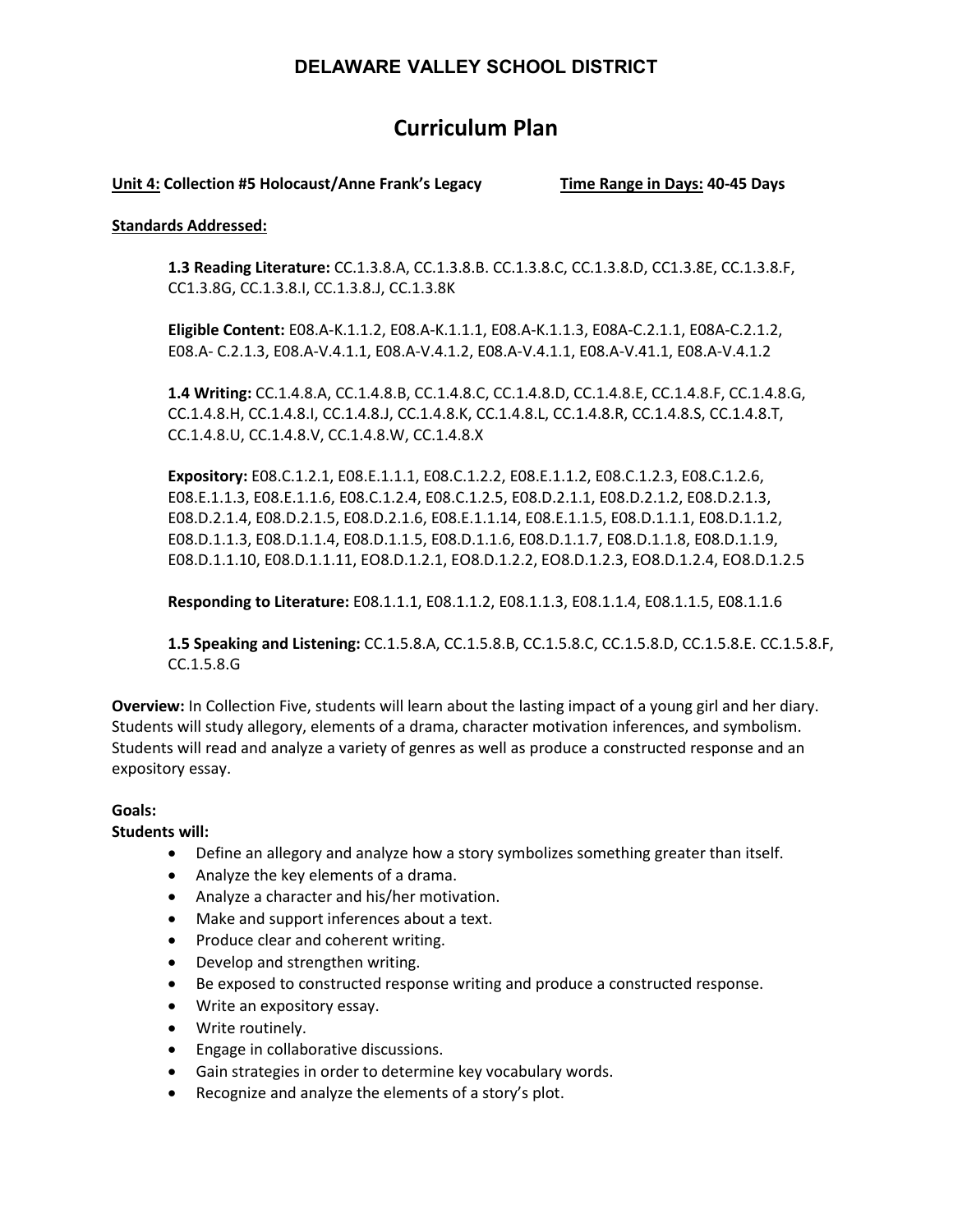• Recognize and analyze the author's methods of characterization.

#### **Objectives: (with DOK levels):**

**Students will:**

- Cite textual evidence that supports inferences. (DOK 3)
- Analyze how dialogue or incidents propel the action, reveal aspects of a character, or provoke a decision. (DOK 1, 3, and 4)
- Analyze how differences in point of view create suspense. (DOK 1 and 4)
- Analyze how characters and events in story can symbolize something else. (DOK 1, 3, and 4)
- Determine a central idea. (DOK 2)
- Analyze how a text makes connections. (DOK 3 and 4)
- Determine meanings of words and phrases as they are used in the text. (DOK 2)
- Use context as a clue to the meaning of a word or phrase. (DOK 2)
- Write a constructed response. (DOK 4)
- Study grammatical concepts: all marking period one, two, and three concepts, predicate nominatives and predicate adjectives, and direct and indirect objects. (DOK 1 and 2)

#### **Core Activities and Corresponding Instructional Methods:**

- 1. Skills Focus Skills focus will be determined by student need. Utilizing data from various sources, including the PSSA and benchmarks, teachers will determine individual areas of weakness as well as overall class needs. Once these needs are determined, teachers will develop a targeted plan for remediation and/or enrichment with measurable goals.
	- a. Standards will vary based on skills being taught as well as CDT data.
	- b. Study Island independent and guided practice (studyisland.com)
	- c. PDE SAS- independent and guided practice (pdesas.org)
	- d. Worksheets and extensive practice opportunities
	- e. Correction of errors in own writing during the editing process– TBD by CDT and skills being taught.
	- f. Skills practice, skills application, and major assessment will be based on standards taught.
- 2. Short Story Analysis: "Terrible Things" by Eve Bunting
	- a. Students will be taught the reading strategy of text annotation/talking to the text (T2T).
	- b. Identify key elements of the plot necessary for accurate summarization and story comprehension.
	- c. Discuss the way in which the author uses certain literary elements to advance his/her purpose. After identifying examples of elements, the discussion will focus on the "why" (Why does the author choose the element and/or device?) and "how" (How does the element and/or device advance the author's purpose?).
	- d. Support assumptions with textual evidence.
	- e. Make inferences that are not directly stated in a piece of writing.
- 3. Drama Analysis: Close Reader -- *The Diary of Anne Frank* by Frances Goodrich and Albert Hackett (Scene 1 and 2)
	- a. Students will be taught the reading strategy of text annotation/talking to the text (T2T). Students will talk to the text for everything we read.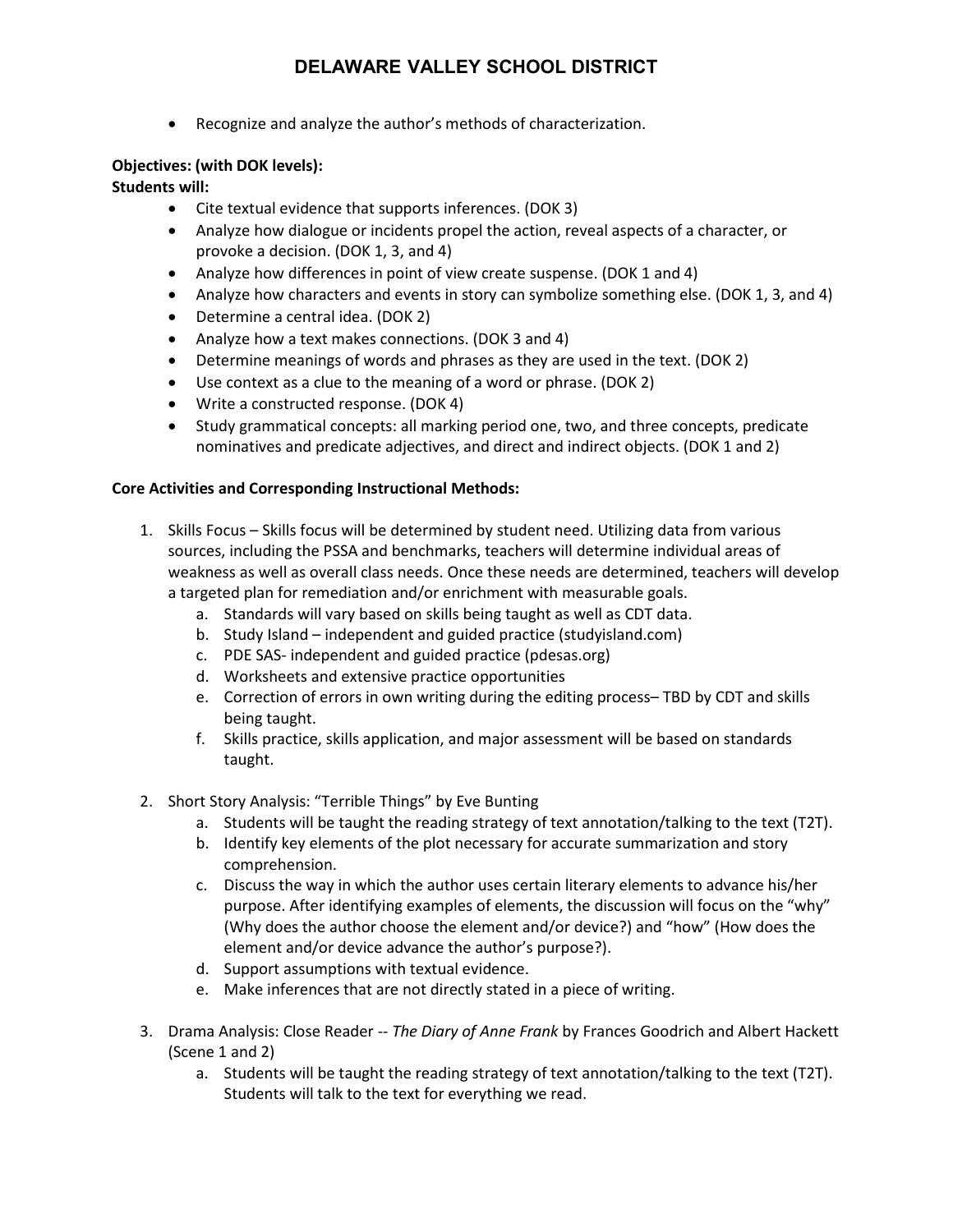- b. Discuss the way in which the author uses certain literary elements to advance his/her purpose. After identifying examples of elements, the discussion will focus on the "why" (Why does the author choose the element and/or device?) and "how" (How does the element and/or device advance the author's purpose?).
- c. Support assumptions with textual evidence.
- d. Make inferences that are not directly stated in a piece of writing.
- e. Presentation of Literary Terms and Examination of literary elements as they relate to drama (drama, script, cast of characters, character traits, stage directions, setting, act and scenes, dialogue, symbolism, connotation and denotation, hyperbole, idiom, chronological order, metaphor and simile, tone).
- 4. Independent novel reading and collaborative novel analysis: *I Have Lived a Thousand Years* by Livia Bitton-Jackson
	- a. Levels of Questioning Direct instruction and modeling
	- b. Through reading and discussion of the novel, students will review the following literary terms: plot - exposition, rising action, climax, falling action, resolution; internal and external conflict; foreshadowing; setting; characterization; character's motivation, point of view - first, third limited, third omniscient; theme; diction.
	- c. Administer the assessment for the novel, which will include multiple choice questions and a writing component.
- 5. Writing
	- a. Students will be exposed to analytical writing through a step-by-step process including modeling, evidence gathering, analysis, etc. This will be mini TDA /TEA paragraph assignment focused on analysis of the three of the stories they read:
		- i. *I Have Lived a Thousand Years*
		- ii. "Terrible Things"
		- iii. *The Diary of Anne Frank*
- 6. Vocabulary
	- a. Synthesize academic and content vocabulary activities.
	- b. Direct instruction and practice, analysis of roots and affixes, prefixes, and suffixes
	- c. Provide modeling for students to determine and clarify the meaning of unknown ant multiple-meaning words and phrases based on close reading, context, and content.
	- d. Use content vocabulary in context to illustrate how meaning develops via author's or speaker's diction and tone.
	- e. *The Diary of Anne Frank* Vocabulary Quiz
- 7. Grammar Review -- Through direct instruction, guided practice, and practical application, students will study:
	- a. Predicate nominatives and predicate adjectives
	- b. Direct and indirect objects

#### **Assessments:**

#### **Diagnostic:**

• Assessment of previous knowledge of terminology and skills through discussion and checks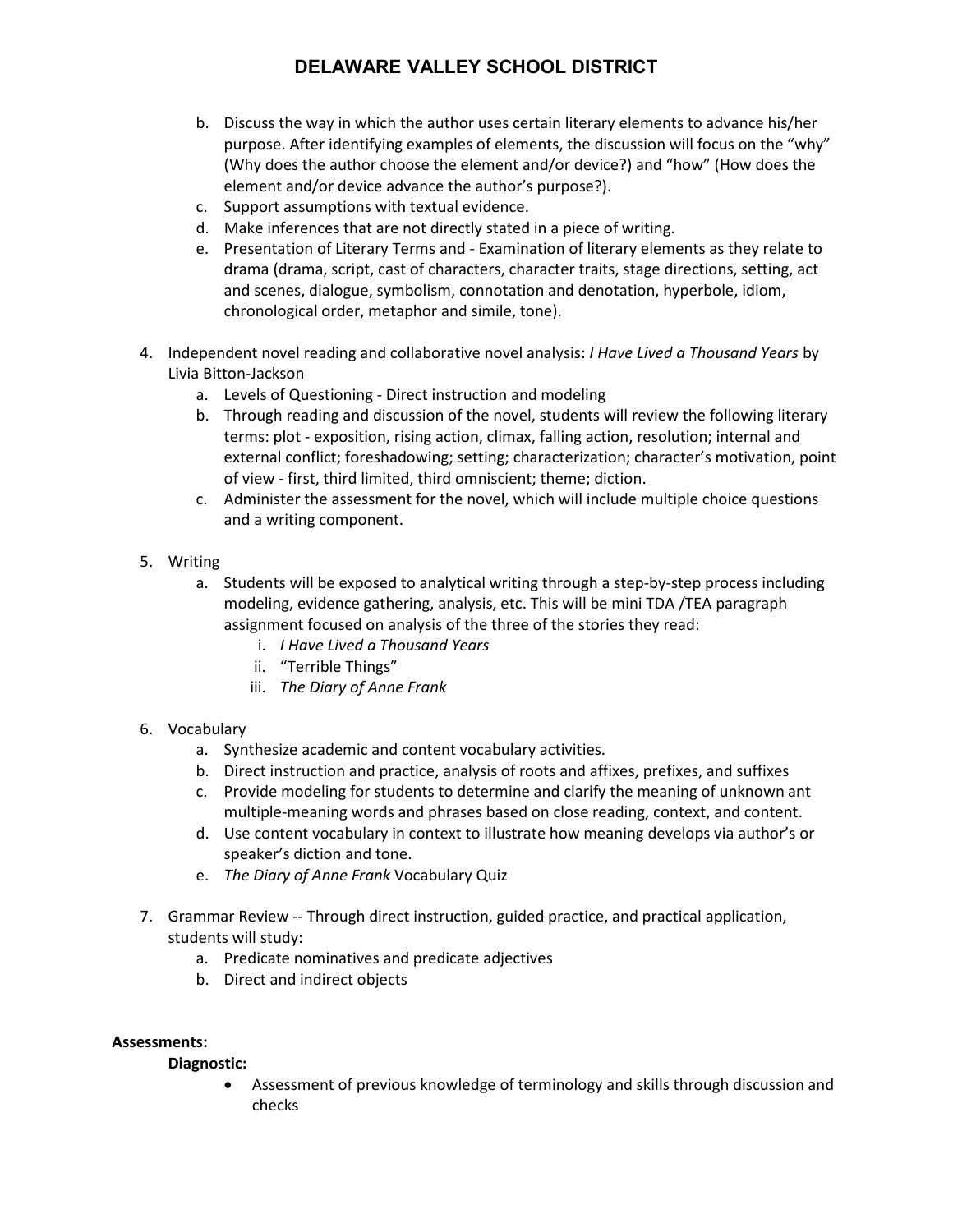#### **Formative:**

- Benchmarks will be administered according to district and department plan. These benchmarks may include TDA writing and CDT testing.
- Common Assessment: "Terrible Things" Mini TDA /TEA paragraph
- Common Assessment: Children's Allegory Storybook Project
- Common Assessment: "The Diary of Anne Frank" Mini TDA /TEA paragraph
- Common Assessment: *I Have Lived a Thousand Years* Novel Assignments (3)
- Common Assessment: Grammar Quizzes
	- o Direct and Indirect Objects
	- o Predicate Nouns and Adjectives
- Common Assessment: Vocabulary Activities teacher created vocabulary materials based on selections in the *Collections* textbook.
- Common Assessment: One Vocabulary Quiz
	- o *The Diary of Anne Frank*
- Additional Formative Assessments as determined by student need in an effort to attain mastery (to be discussed by the PLC team)

#### **Summative:**

- Common Assessment: *I Have Lived a Thousand Years* Novel Test
- Common Assessment: *I Have Lived a Thousand Years* Mini TDA/TEA paragraph
- Common Assessment: MP4 Grammar Test
- Common Assessment: Final Exam

#### **Extensions:**

- "After Auschwitz"- Elie Wiesel Speech Analysis
	- o Students will learn to locate main ideas, make inferences, chunk the text, make predictions, restate/paraphrase and summarize, make connections (historical, personal, etc.), utilize context clues and word analysis (roots, prefixes, and suffixes) to determine the meaning of unknown words.
- PSSA Review Assessments including, but not limited to
	- o Common Assessment: PSSA Vocabulary Assessment(s)
	- o Common Assessment: Practice PSSA Activities (Study Island)
	- o Additional Differentiated PSSA Practice to address individual needs
	- o Common Assessment: Practice PSSA Activities (Study Island)
- Holocaust Critical Vocabulary
- Holocaust WebQuest research activity
- Projects based on skills and stories studied throughout the marking period.
- Videos
	- o *Boy in the Striped Pajamas*
	- o *Life is Beautiful*
	- o Oprah's interview with Elie Wiesel

#### **Correctives:**

- Study Island (additional activities)
- Additional worksheets and examples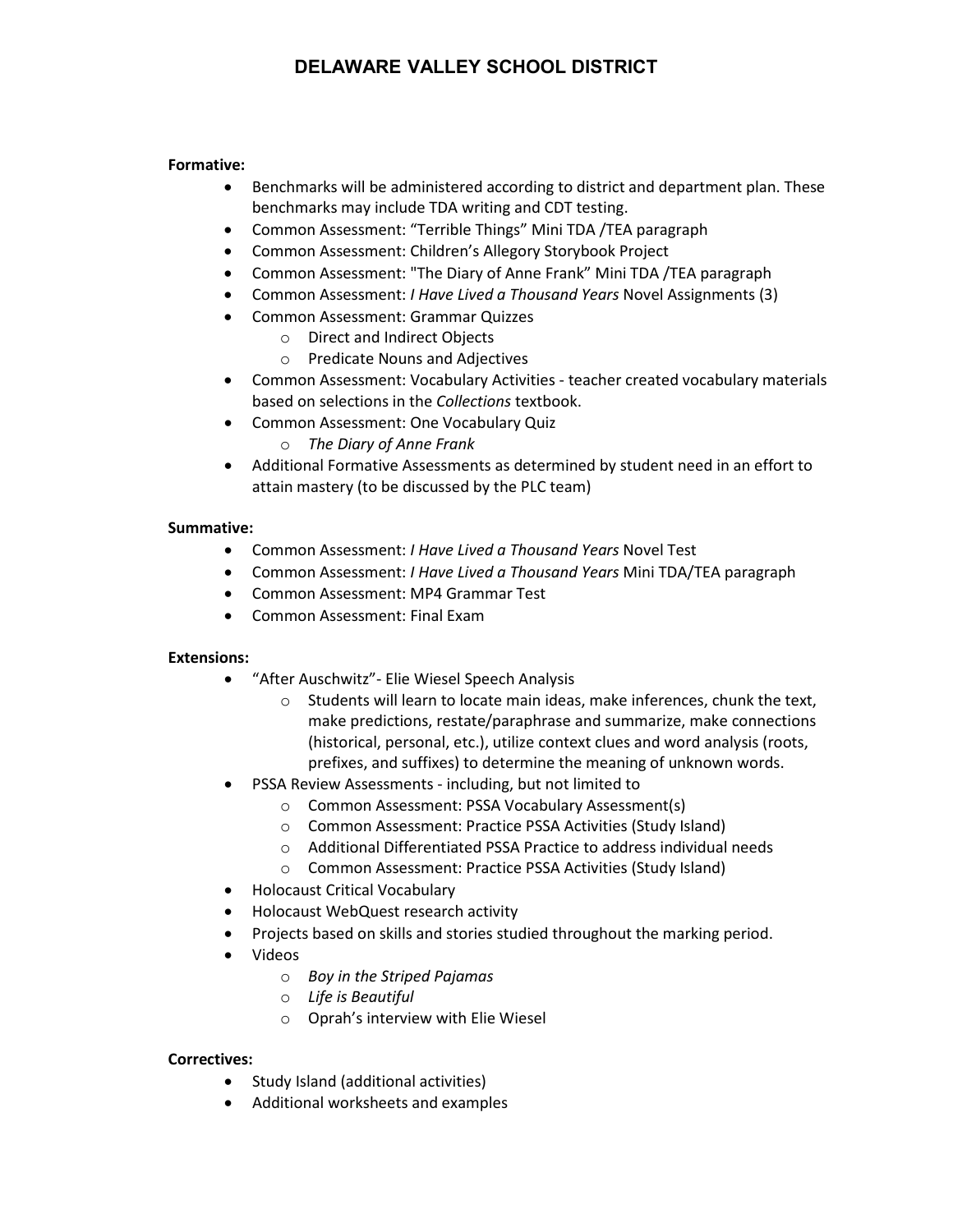- Additional practice with T2T using more accessible pieces of fiction and less challenging stories to build skills
- Additional critical reading practice packets
- Writing revision
- Retake of assessments

#### **Materials and Resources:**

- Internet
- Collections Textbook, HMH FYI Online Portal
- Study Island
- PDE SAS assignments
- CDT
- Constructed Response Scoring Rubrics
- Video Links from History Channel, A&E, and Channel 1 News
- Keystone Adapted Scoring Rubrics
- *I Have Lived a Thousand Years by Livia Bitton-Jackson*
- *Boy in the Striped Pajamas*
- *Life is Beautiful*
- Oprah's interview with Elie Wiesel